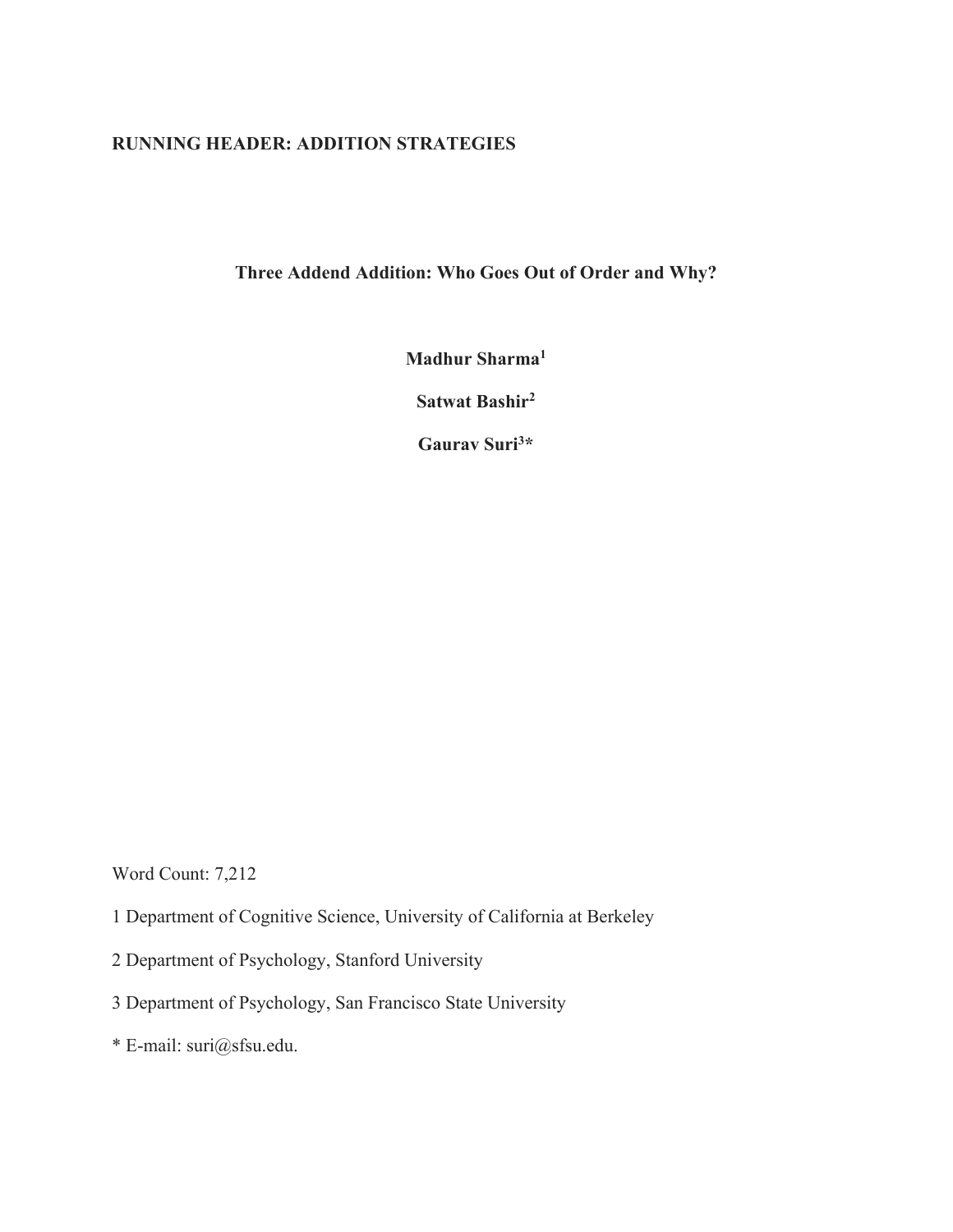### **Abstract**

Single-digit, three addend sums of the type a+b+c offer a rich opportunity to directly observe the range of strategies that different participants may use because they afford the possibility of measuring a partial sum (i.e.,  $a+b$  or  $a+c$  or  $b+c$ ). For example, while computing the sum  $9+7+1$ , do participants go in order by first adding 9+7 and then adding 1, or do they incur the cost of going out of order by adding 9+1 in order to obtain the partial sum of 10, which makes the subsequent addition of 7 less effortful? Informed by findings in simple and complex arithmetic, we investigated the problem types and participant characteristics that can predict out of order switching behavior in such three-addend sums. To test our hypotheses, we tasked participants, first in an online study, and then in an in-person study to complete 120 single-digit, three addend problems. We found that participants switched the order of addition to prioritize efficiency gains in contexts in which the partial sum addends were small or equal to each other, or when doing so led to a partial sum of 10, or led to a partial sum that is equal to the third remaining integer. Response latency data confirmed that participants were deriving efficiencies in the manner we expected. Related to individual differences, our findings showed that participants with higher levels of math education were most likely to seek efficiency benefits whenever they were on offer.

*Keywords*: Mathematical Cognition, Addition Strategies, Cognitive Effort, Mathematical Education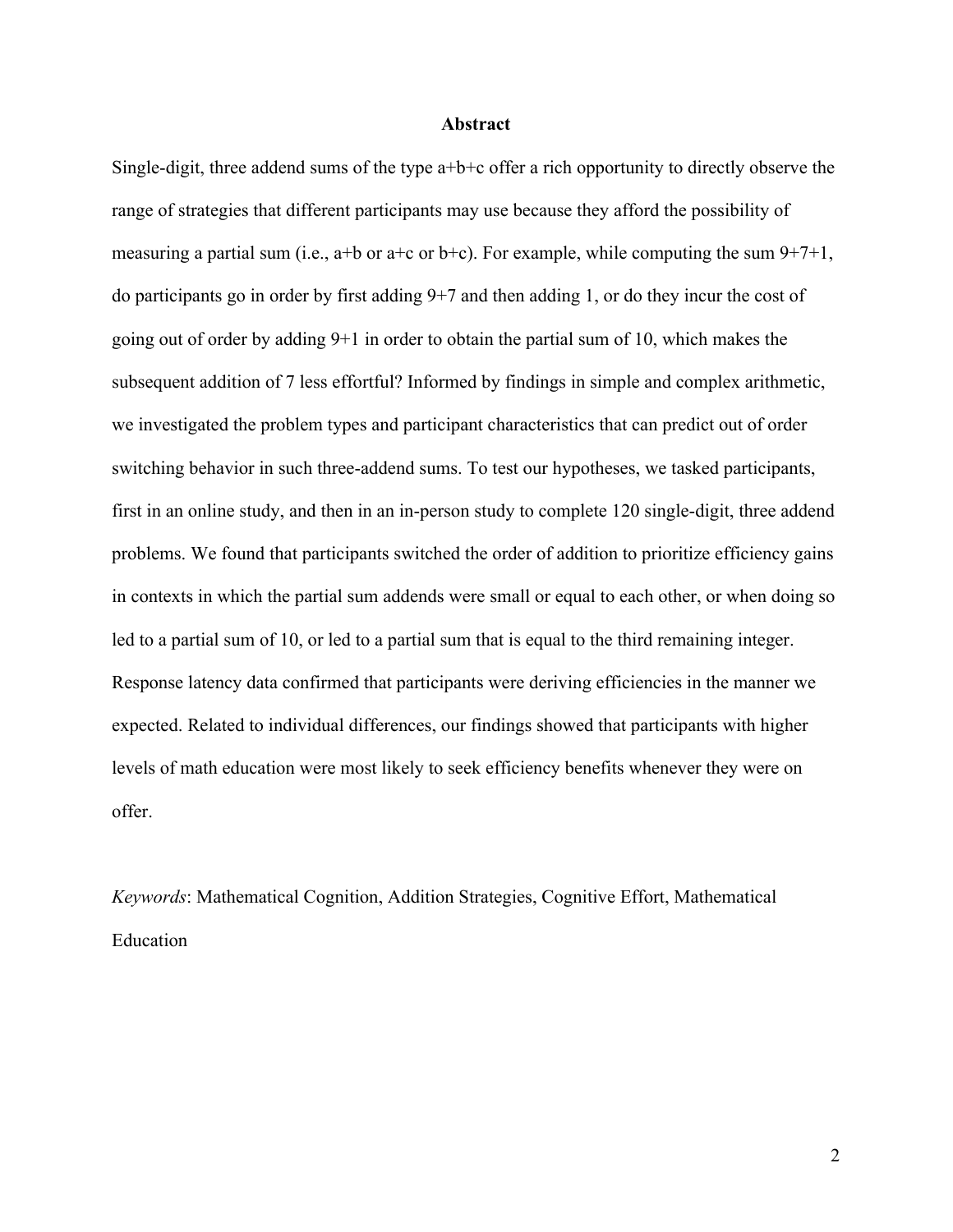Imagine being asked to perform the following addition involving three single-digit numbers:  $9 + 7 + 1$ . How might you proceed? One approach is to advance from left to right and add  $9 + 7$  to get a partial sum of 16, and then to add 1 to get 17 as the final answer. Another approach is to notice that the first and third addend  $(9+1)$  total to the partial sum of 10 which simplifies the subsequent addition of 7 to get the final answer of 17. The latter approach relies upon the greater ease of adding any number to 10 and produces a more efficient overall process – even though it involves the initial cognitive cost of summing the addends out of order (the efficiency gains are even more tangible in sums of the type  $97 + 82 + 3$ ). In this work, we seek to investigate the mathematical strategies people use to solve such three addend sums.

A large prior literature (see Campbell, 2005 for an overview) has examined the multiple cognitive approaches people use to solve arithmetic problems. A consensus in the field suggests that participants often deploy a wide range of strategies to solve arithmetic problems and that these strategies vary depending on the characteristics of the problem at hand, and the profile of the participant solving the problem. An understanding of the particular strategies used by particular participants is central to the study of human cognition (Gilmore, Göbel, & Inglis, 2018) and has crucial practical implications related to helping people overcome learning deficits in mathematics (Geary & Hoard, 2005).

Three addend sums of the type  $a+b+c$  offer a rich opportunity to directly observe the range of strategies that different participants may use because such sums afford the possibility of measuring a partial sum (i.e.,  $a+b$  or  $a+c$  or  $b+c$ ). This partial sum, which participants are required to explicitly provide before entering the final sum, provides an objective indication of the particular strategy used by a participant – without relying on self-reports – which is an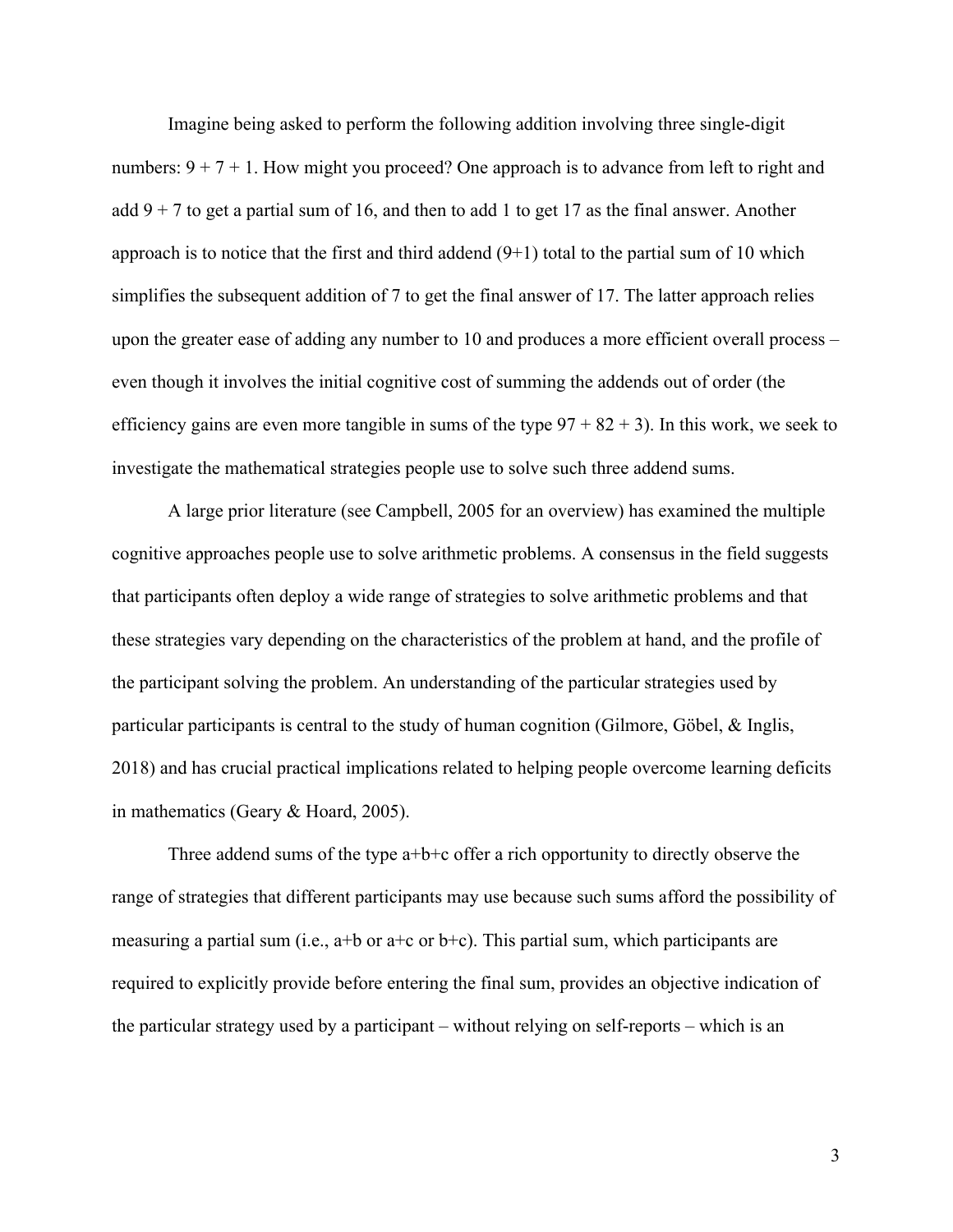important goal for the psychologists researching mathematical cognition (Kirk & Ashscraft, 2001; Metcalfe & Campbell, 2011).

Strategies for three addend sums may, for example, include a preference to process addends in order in order to reduce the cognitive load associated with going out of order. Alternatively, participants may elect to switch orders to favor partial sums involving smaller numbers (e.g., for  $9+2+3$ , compute the partial sum  $2+3$ ), partial sums that sum to 10 (e.g., for  $6+2+8$ , compute the partial sum  $2+8$ ), or partial sums that feature the same digit (e.g., for  $6+5+6$ , compute the partial sum 6+6). They therefore provide an attractive platform to investigate the particular types of strategies used by participants and the contexts in which they use them.

To get purchase on these issues, we began with an examination of prior findings related to multiple-strategy use in simple and complex arithmetic. We then sought to apply learnings from these contexts to develop hypotheses related to three addend addition. In particular we sought to examine two central questions: First, for what types of three addend problems do participants switch addend order? Second, does participant mathematical experience predict the contexts in which addend switching is more or less likely?

# *Multiple Strategy Use in Simple Arithmetic*

In the context of simple arithmetic in general, and one-digit addition in particular, it is well understood that people use a range of different strategies. For example, a common strategy for simple one-digit addition is the retrieval of the answer from long-term memory (Geary & Wiley, 1991). For example, when asked to add 6+7 many people may recall that the accurate response without performing any computation. Alternatively, people use a derived strategy in which one sum is inferred from the recall of another. For example, if  $6+6$  is recalled to be 12, then 6+7 is one more than 12. Additionally, people may use a variety of decomposition strategies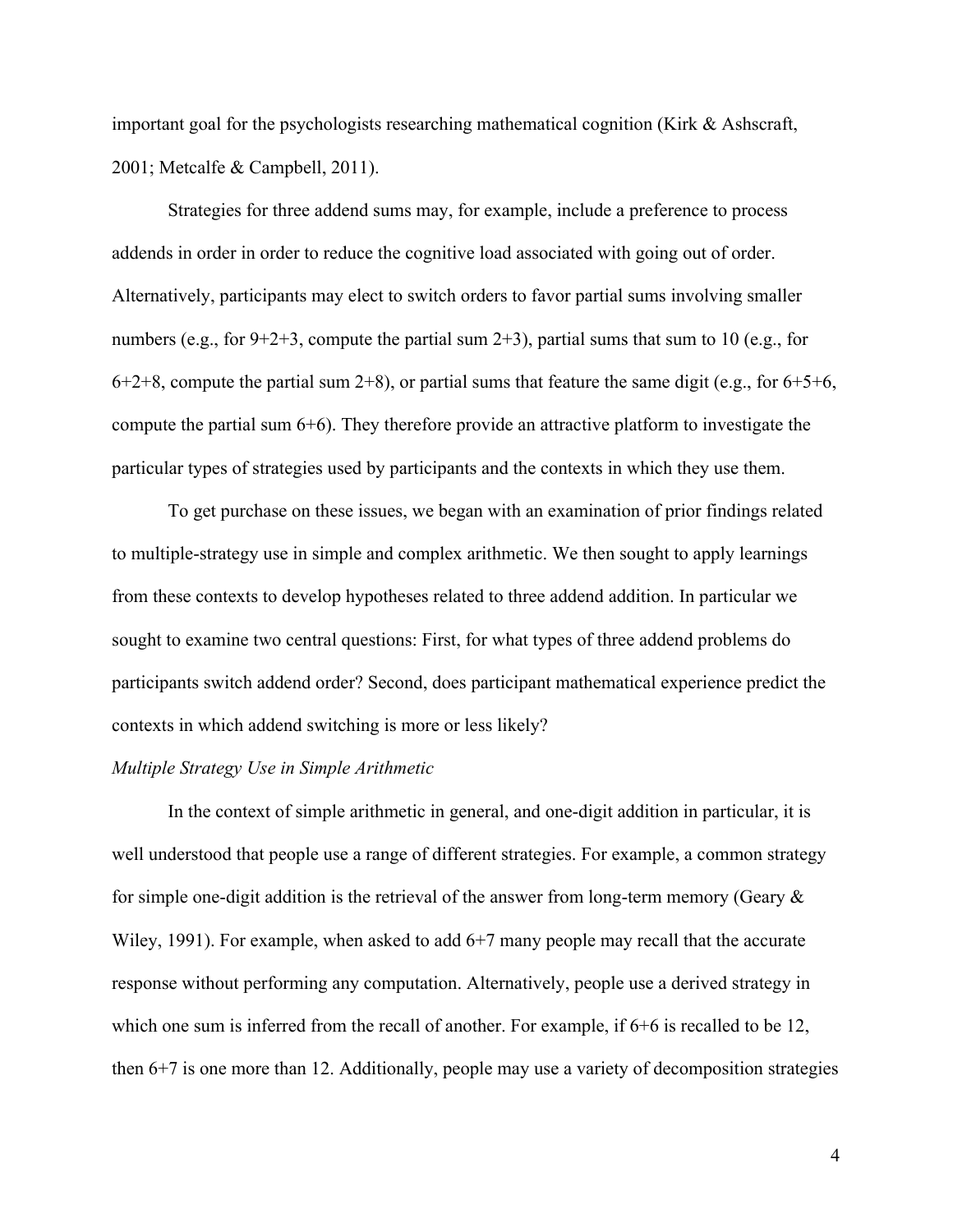in which one or both addends are decomposed and recombined into smaller parts which are then added together. For example,  $6+7$  may be decomposed as  $3+3+7$  which is  $3+10$ .

Importantly, participant strategy may be influenced by a variety of factors related to the characteristics of problem at hand as well as factors related to the participant's profile. Factors related to the problem include operand order (e.g., participants may use a different strategy for 6+7 than they do for 7+6; Rickard, Healy, & Bourne, 1994) and problem difficulty (e.g., participants may use different addition strategies for easier problems involving smaller addends such as 2+3, than they do for more difficult problems with larger addends 9+7; Zbrodoff, 1995).

Factors related to the participant's profile include a participant's mathematical experience and knowledge (Geary, Hoard, Byrd-Craven, & DeSoto, 2004), intelligence (Geary, 2011), age (Lemaire, Arnaud, & Lecacheur, 2004), and social-background (Bjorklund, Hubertz, & Reubens, 2004).

## *Multiple Strategy Use in Complex Arithmetic*

A growing body of evidence (see Cohen Kadosh & Dowker, 2014, for an overview) suggests that, like simple arithmetic, computations involving complex arithmetic also feature multiple strategies whose deployment depends on factors related to the characteristics of the problem and the profile of the participant.

In particular, common strategies for multidigit addition may include direct retrieval (e.g., recalling that  $12 + 47 = 59$ ), rounding the first and/or second operand up or down (e.g.,  $12 + 47$ ) may rounded as  $10 + 50 + 2 - 3$ , or columnar retrieval (2+4 and 2+7). Prior work has identified at least nine strategies that are used by children and adults (Lemaire & Arnaud, 2008).

As in the case of simple arithmetic, participant strategy in complex arithmetic is known to depend on the characteristics of the problem at hand. Once again, a key contributor to strategy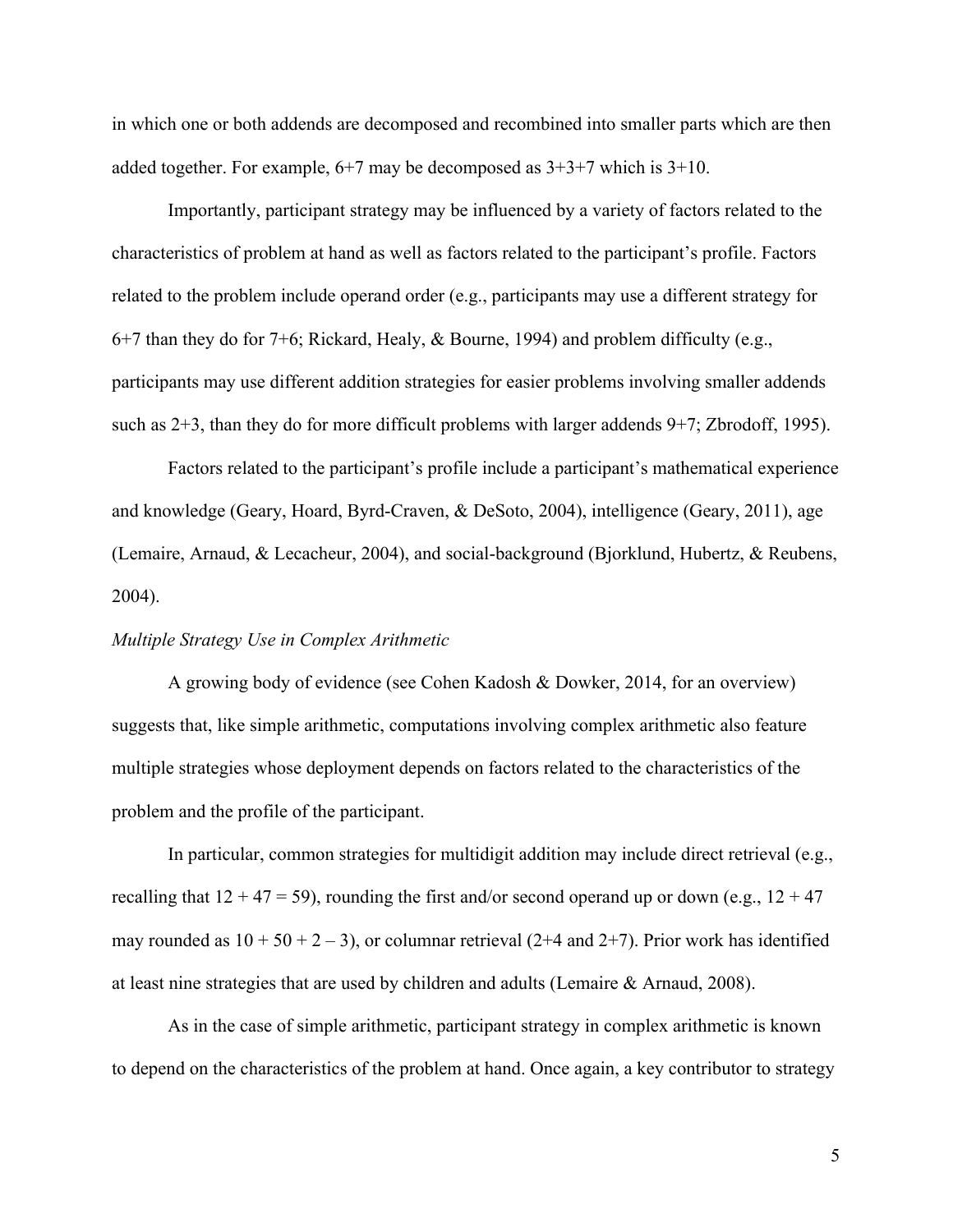choice is known to be problem difficulty. In general, problem difficulty may vary with the size of the operands – the larger the operands the more difficult the problem (LeFevre, Sadesky,  $\&$ Bisanz, 1996). Other factors, such as the presence of a carryover are also known to contribute to problem difficulty in complex arithmetic (Lemaire, & Lecacheur, 2001)

Participant strategy in complex arithmetic is also known to be affected by age and basic arithmetic fluency (Lemaire & Brun, 2018). The extent and type of prior mathematical education are also known to play a role in strategy selection (e.g., Peters et al., 2013; Torbeyns et al., 2009).

#### *Applying Prior Findings to Three Addend Sums*

As discussed above, findings from both simple and complex arithmetic suggest that participants deploy a wide range of strategies that depend on problem characteristics as well as participant profiles. In this work, we sought to understand the range of strategies that people use for solving three addend sums. To achieve this goal, we presented participants with sums of different characteristics and examined if and when they added sums out of order. We reasoned that adding sums out of order involves increased cognitive effort relative to the more automatized and less effortful left to right processing of addends. It would therefore be undertaken only when doing so reduced processing difficulty.

Examining partial sums may not reveal the full breadth of all strategies used in three addend sums: for example, asking for a partial sum precludes information about decomposition strategies. Nevertheless, examining the pattern of preferred partial sums does provide an objective measure for a broad range of strategies in three addend sums.

Findings related to the impact of particular participant profiles in strategy selection suggests that participants with greater mathematical education tend to use a broader range of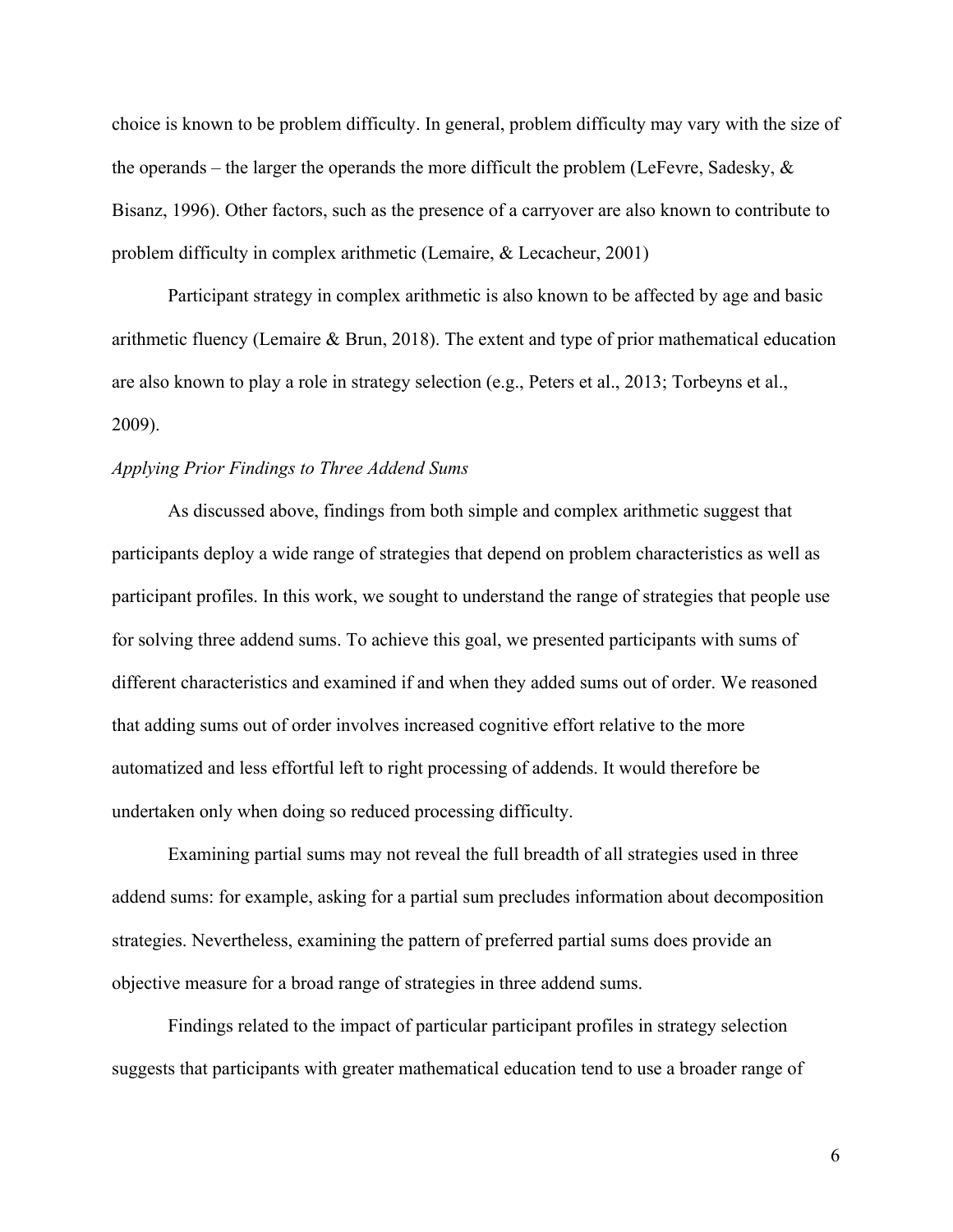more efficient strategies. We therefore focused on measuring the impact of mathematical education on strategy choice. This single factor is not the only individual difference variable that may impact strategy choice; Nevertheless, we reasoned that it was likely to be an impactful variable – particularly in the context of the present studies that featured adult participants. *Developing Hypotheses Related to Problem Characteristics*

Our central guiding assumption in developing hypotheses in the context of three addend sums was that in general, participants would seek less difficult computations that are associated with decreased cognitive effort and postpone or avoid more difficult computations that are associated with increased cognitive effort. Psychologists have long believed that humans (and other animals) select actions to minimize effort (Hull, 1943). More recent experiments have provided robust evidence that this "law of least effort" applies not only to physical effort, but also cognitive effort (Ballé, 2002; Kool, McGuire, Rosen, & Botvinick, 2010).

Computations that rely on declarative or procedural knowledge are likely to be less cognitively effortful and therefore less difficult. Declarative knowledge is information that can be retrieved from memory without hesitation (Miller & Hudson, 2007) and is known at a glance (e.g.  $2 + 2 = 4$ ). Declarative knowledge is likely to have low cognitive costs when it is strengthened by repetition (Ivarie, 1986; Miller & Heward, 1992). Procedural knowledge is the ability to follow a set of steps to solve a mathematical task (Bottge, 2001; Carnine, 1997; Goldman et al., 1997). Procedural knowledge is likely to have low cognitive costs when the steps they entail are simple and frequently repeated.

What addend pairs are likely to feature low difficulty based on declarative and procedural knowledge? We propose that low-difficulty pairs due declarative knowledge include those in which both addends are small  $( \leq 5, e.g., 2 + 3)$ , as well as those in which both addends are equal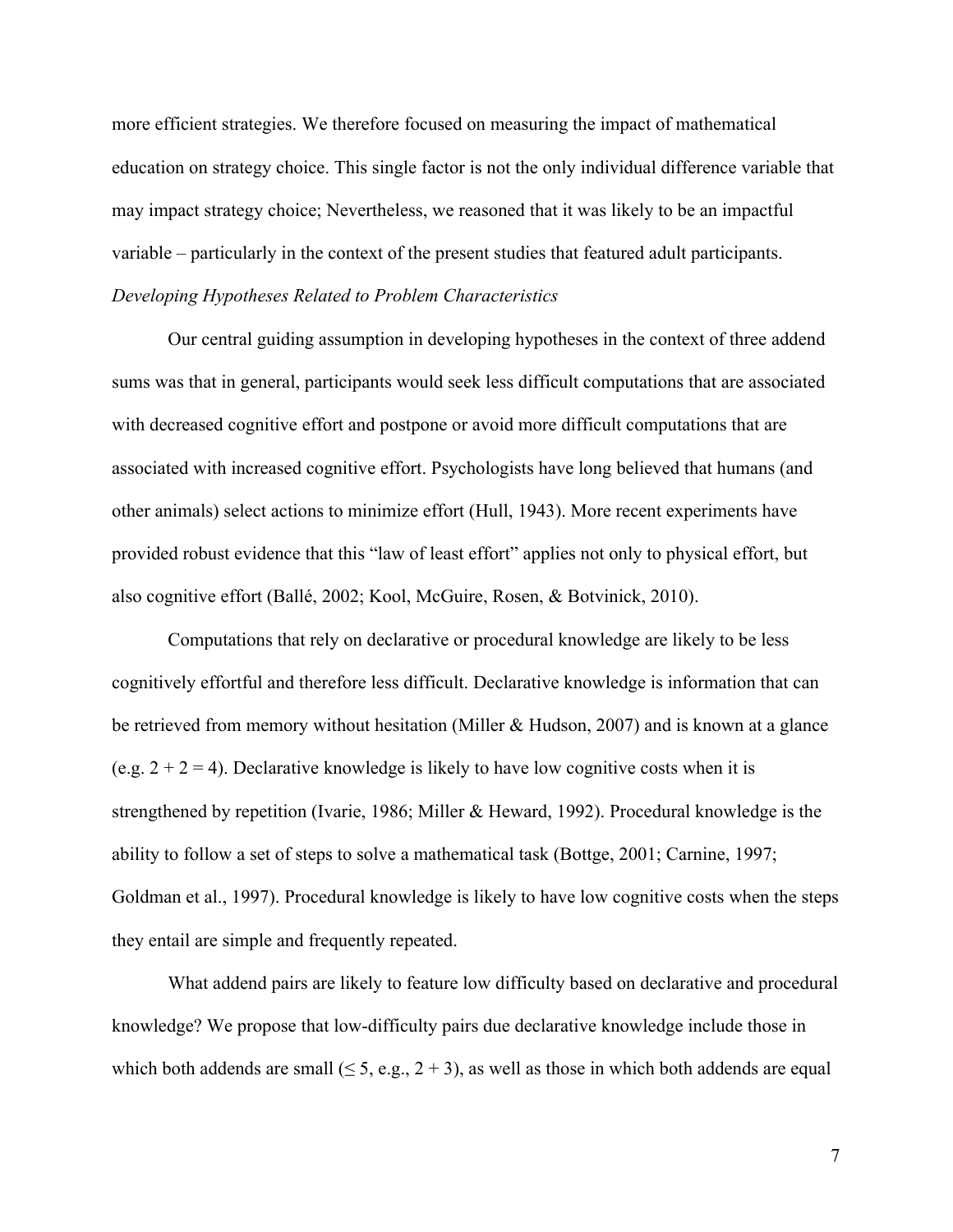(e.g.,  $8 + 8$ ). The 'small number' proposal is supported by the problem size effect according to which reaction times to problems of the type 'a+b = ?' increase with the size of the problem's addends (Groen & Parkman, 1972). The 'equal addends' proposal is supported by the that 'a+a' is computationally similar to 'a times 2', which is frequently reinforced via multiplication tables. We further propose that low-difficulty pairs due to procedural knowledge include those in which one of the addends is 10 (e.g.,  $10 + 9$ ). The 'adding to 10' proposal relies on the base-10 nature of arithmetic and that the procedure for adding a single-digit number is akin to the highly automated procedure of counting.

We next illustrate how information about low-difficulty partial sums can be used to predict three addend addition strategies. For example, in the sum  $3 + 9 + 2$ , we hypothesize that people are likely to first add  $3 + 2$  (a low difficulty partial sum per the 'small number' proposal) to obtain the partial sum of 5 and then add 9 to obtain 14. Similarly, in the sum  $8 + 7 + 8$ , we hypothesize that people are likely to first add  $8 + 8$  (a low difficulty sum per the 'equal addends' proposal) to obtain the partial sum of 16, and then add 7 to obtain 23. Related to the 'sum to 10 proposal', for example, in the sum  $9 + 7 + 1$ , we hypothesize that people are likely to first add 9  $+ 1$  – since doing so yields a partial sum of 10 which then affords a low-difficulty addition with 7 to obtain 17. Finally, we also hypothesize that people may proactively seek to perform sums to make the partial sum equal to the third addend. For example, in the sum  $7 + 5 + 2$ , we hypothesize that people are likely to add  $5 + 2$  to obtain a partial sum of 7, which then provides access to the low-difficulty  $7 + 7$  (per the 'equal addends' proposal). These considerations lead us to the first of six hypotheses tested in the present work:

*Hypothesis 1 – Preference for Low Difficulty Partials*: In the context of three addend sums, adults are more likely to pursue out-of-order addition when doing so involves (a) adding two smaller (e.g.,  $\leq 5$ ) numbers, (b) two equal numbers, (c) completing a partial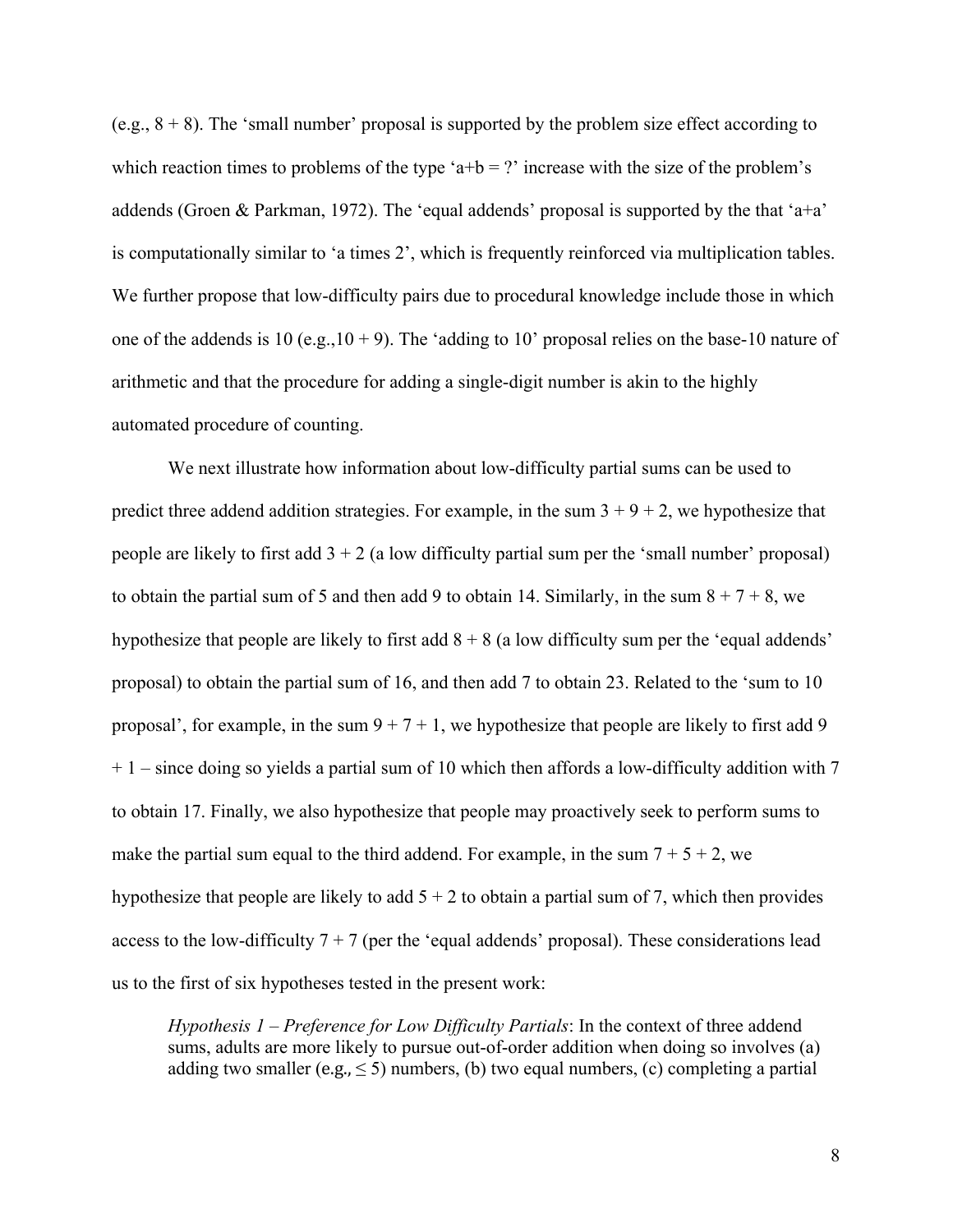sum that (later) requires adding a number to 10, or (d) completing a partial sum that (later) requires summing two equal digits.

Next, we consider the consequences of people's tendency to postpone or avoid cognitive effort. Due to the problem size effect (Groen & Parkman, 1972), sums involving larger addends (e.g.,  $9 + 8 + 4$ ) in the first two slots may feature greater difficulty than alternative partial sums. Since, per our proposal, people may tend to postpone or avoid completing tasks featuring higher difficulty, it is possible that such sums are more likely to be completed out of order than other sums. This leads to the second of six hypotheses tested in the present work:

*Hypothesis 2 – Avoidance of High Difficulty Partials*: In the context of three addend sums, adults are more likely to pursue out of order addition when both the first two addends are large numbers (i.e.,  $\geq 8$ ).

The cognitive effort-based reasoning also suggests that three addend sums in which there are no switching advantages and do not feature two large numbers in the first two slots should be less likely to be completed out of order than other sums. This is because the cognitive effort of adding out of order will not be mitigated by other gains related to reduced-difficulty. For example, consider the sum 6+3+8. In such cases, related to Hypothesis 1, there are no small number pairs, equal numbers, partials that add to 10, or partials that add to a third number. Further, related to Hypothesis 2, the first two numbers are not large (and therefore not avoided). Here, there is no apparent benefit of going out of order but doing so would involve the cognitive load related to keeping out-of-order numbers in working memory. These considerations lead to the third of six hypotheses tested in the present work.

*Hypothesis 3 – Low Rate of Switching due to Avoidable Cognitive Effort*: In the context of three addend sums, adults are less likely to pursue out of order addition when there are no normative benefits for doing so (i.e., those described in Hypothesis 1 and 2). In this case, participants would generally seek to avoid the cognitive effort of adding sums out of order.

Table-1 illustrates and summarizes Hypotheses 1-3.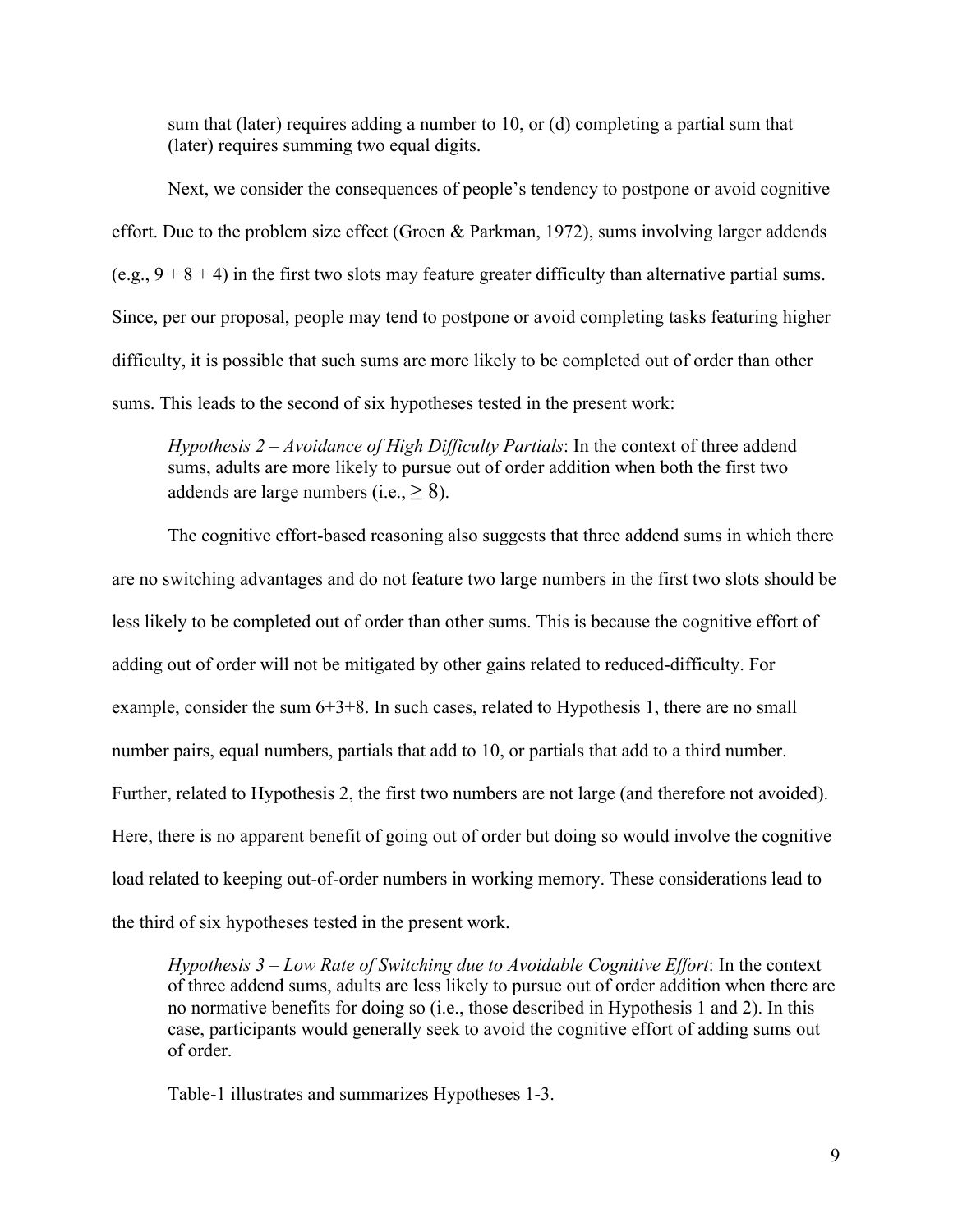| Table 1:          |              |                                                           |                                                   |
|-------------------|--------------|-----------------------------------------------------------|---------------------------------------------------|
|                   |              | Examples Illustrating Study Hypotheses 1-3 and Rationales |                                                   |
| <b>Hypothesis</b> | Illustrative | <b>Hypothesized Partial Sum</b>                           | Rationale                                         |
|                   | Example      |                                                           |                                                   |
| la (small)        | $5+9+2$      | $5 + 2$                                                   | Small Numbers added first                         |
| $1b$ (equal)      | $8 + 5 + 8$  | $8 + 8$                                                   | Equal numbers added first                         |
| 1c(10s)           | $9 + 7 + 1$  | $9 + 1$                                                   | Partial Sum to 10                                 |
| 1d $(3rd num)$    | $9+5+4$      | $5 + 4$                                                   | Partial Sum equals 3rd Number                     |
| $2$ (large)       | $8+9+3$      | $8+3$ or $9+3$                                            | Larger Sums Avoided                               |
| 3 (control)       | $6+3+8$      | $6+3$                                                     | Increased cognitive effort of going out of order; |
|                   |              |                                                           | No associated benefits                            |

Are some people more sensitive to reduced-difficulty related benefits increased cognitive effort related costs? We next examine three additional hypotheses related to individual differences in three addend sums.

## *Developing Hypotheses Related to Participant's Mathematical Education*

How might adults vary in their use of three addend strategies based on their mathematical education? One possibility is that upon attaining adulthood, most adults have encountered so many instances of single-digit addition that they are at the performance ceiling for all such pairs, and there are no meaningful differences in levels of difficulty across adults. Another possibility – and the one we develop in the present work – is that differences in difficulty persist into adulthood and remain salient enough to result in meaningful differences in addition strategies for sums involving three addends.

In this work, we used the number of mathematics courses in high school and beyond as a proxy for the level of automaticity related to number facts. We reasoned that a participant who had completed courses in, for example, algebra, pre-calculus, and calculus, had – due to repetition – had developed a greater facility than a participant who had not completed these courses.

Consider a group with relatively higher levels of math education. We hypothesize many of the scenarios described in Hypothesis 1 are most likely to be salient for this 'high math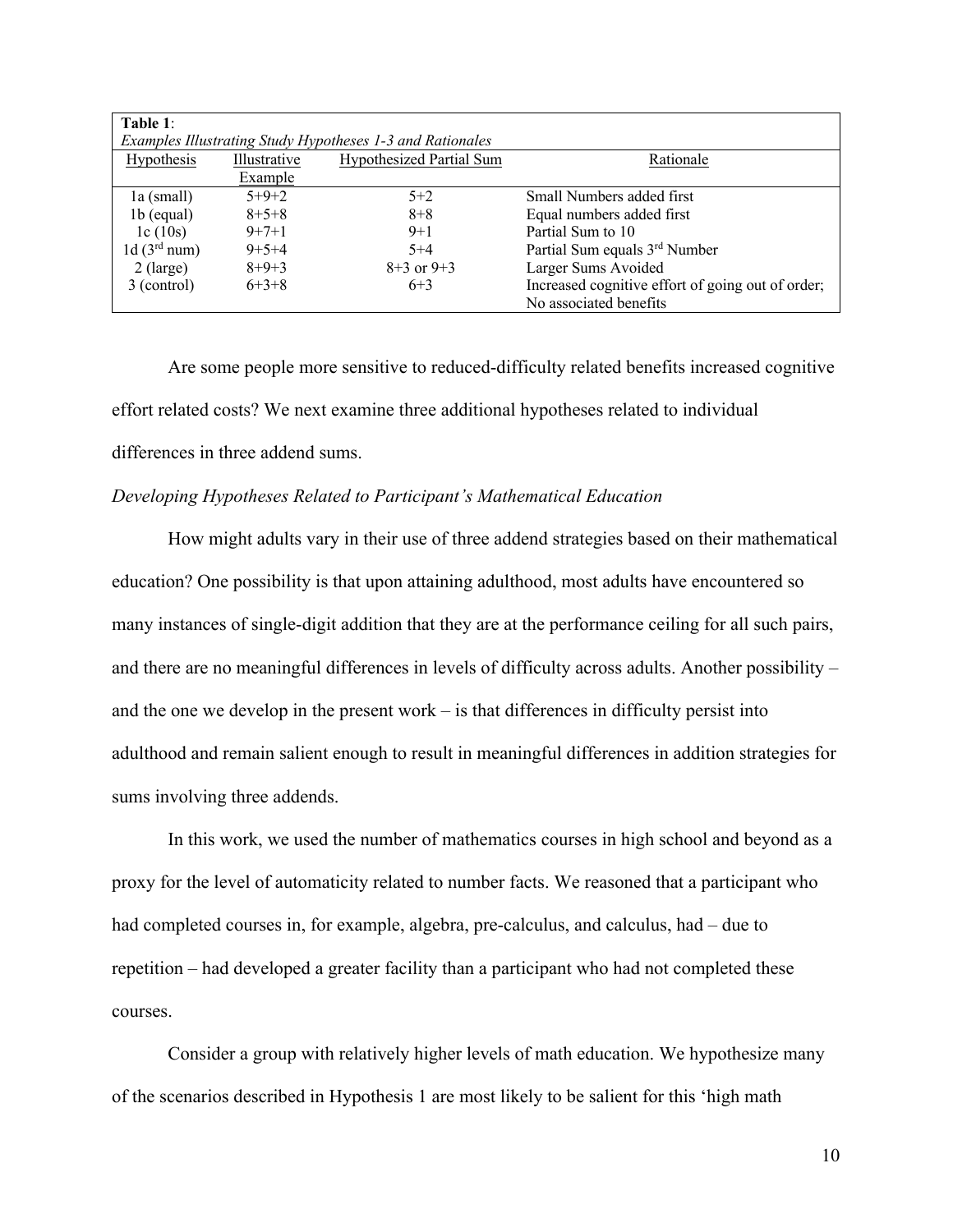education' group. They are thus more likely (relative to a group with low math education) to go out of order in contexts in which they can maximize their opportunity to tackle addend pairs that offer them decreased difficulty. In particular, this group is more likely to go out of order to add small addends (Hypothesis 1a), equal addends (Hypothesis 1b), or complete partial sums that requires adding a number to 10 (Hypothesis 1c), or complete partial sums that require summing two equal digits (Hypothesis 1d). These considerations lead to the fourth of six hypotheses tested in the present work.

*Hypothesis 4 – Reduced Difficulty-Related Switching for Higher Math Education Individuals*: In the context of three addend sums, 'high math education' adults are more likely to pursue out-of-order addition than 'low math education' adults when doing so involves adding two small numbers  $(\leq 5)$  two equal numbers, or completing a partial sum that (later) requires adding a number to 10, or (later) requires summing two equal digits.

Conversely, the relative difficulty of summing two large numbers (c.f. Hypothesis 2) is

likely to be higher for 'low math education' participants. Our fifth hypothesis is that these

participants are more likely to pursue out of order sums to avoid adding two larger digits.

*Hypothesis 5 – Greater Switching to Avoid Large Number Sums in Lower Math Education Individuals*: In the context of three addend sums, 'low math education' adults are more likely to pursue out-of-order addition than 'high math education' adults when doing so involves sums in which both the first two addends are large numbers (e.g.,  $\geq 8$ ).

Finally, consider the case of numbers that did not offer any switching advantages and do not feature two large numbers in the first two slots (c.f. Hypothesis 3). We propose that low math education participants are more likely to switch for such sums than high math education participants. This is because lower levels of knowledge about number facts may often cause individuals in the low math group to be more likely to rely on backup math strategies such as verbal counting (Geary & Wiley, 1991; Ostad, 1997), possibly even as adults. Verbal counting is initiated when the activation related to the counting process exceeds the activation related to the memory of the answer. Here, the participant may count on from the larger addend by the smaller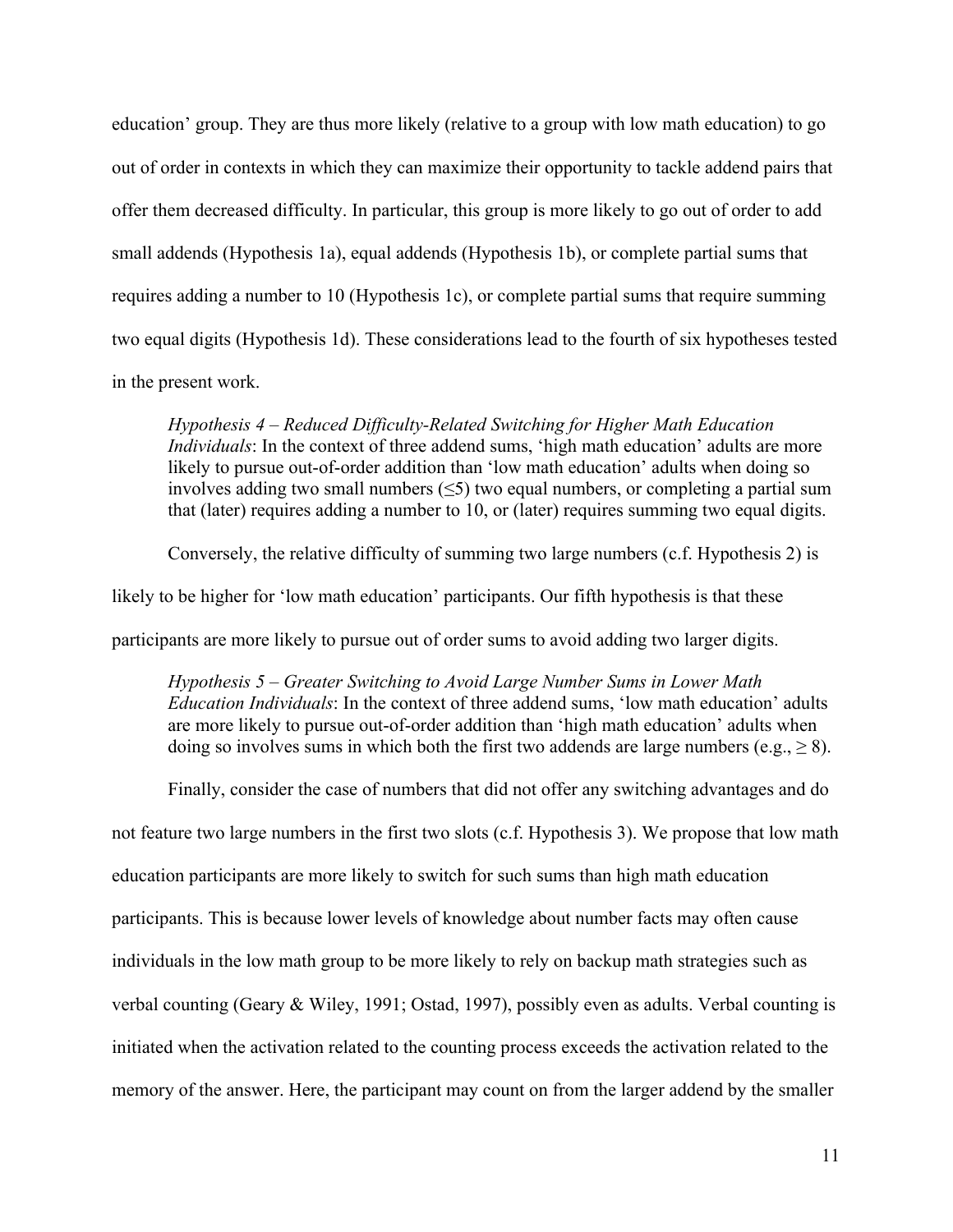addend relying on the 'min' strategy (Groen & Parkman, 1972). For example, while adding 6+9 individuals may start with the larger number 9 and then count up by 6. An adult relying on minbased verbal counting strategies an adult is more likely to go out of order because they will start with the largest addend and add the smallest available addend to that. For example, in the sum 5+9+2, a participant may start with 9, count up by 2, and then add 5. This pattern of addition strategy would cause low math education adults to switch out of order in sums where there are no normative advantages related to switching. This leads to the final of six hypotheses tested in the present work.

*Hypothesis 6 – Greater Switching to Avoid Large Number Sums in Lower Math Education Individuals*: 'Low math education' adults are more likely to pursue out-oforder addition than 'high math education' adults in sums in which there are no normative advantages related to switching and the first two numbers are not large.

| Table 2:                |              |                                                           |                                             |
|-------------------------|--------------|-----------------------------------------------------------|---------------------------------------------|
|                         |              | Examples Illustrating Study Hypotheses 4-6 and Rationales |                                             |
| Hypothesis              | Illustrative | Participants More Likely to                               | Rationale                                   |
|                         | Example      | Go Out of Order                                           |                                             |
| 4a (small)              | $5+9+2$      | <b>Higher Math Education</b>                              | Reduce Difficulty                           |
| $4b$ (equal)            | $8+5+8$      | <b>Higher Math Education</b>                              | Reduce Difficulty                           |
| 4c(10s)                 | $9+7+1$      | <b>Higher Math Education</b>                              | Reduce Difficulty                           |
| 4d(3 <sup>rd</sup> num) | $9 + 5 + 4$  | <b>Higher Math Education</b>                              | Reduce Difficulty                           |
| $5$ (large)             | $8+9+3$      | Lower Math Education                                      | <b>Avoid Difficult Partials</b>             |
| 6 (control)             | $6+3+8$      | Lower Math Education                                      | No switching advantages. Back-up Strategies |
|                         |              |                                                           | Used                                        |

Table-2 illustrates and summarizes Hypotheses 4-6.

We tested the above hypotheses in two studies described below. In Study 1, we asked a sample of Internet workers of varying math education levels to solve 120 three-addend sums with different problem characteristics. This study allowed us to test each of the six hypotheses discussed above. We will note that at the outset of this study, it was not clear to us that adults – many of whom would have encountered thousands of instances of single-digit addition – would meaningfully vary in experienced difficulty levels related to additions and whether such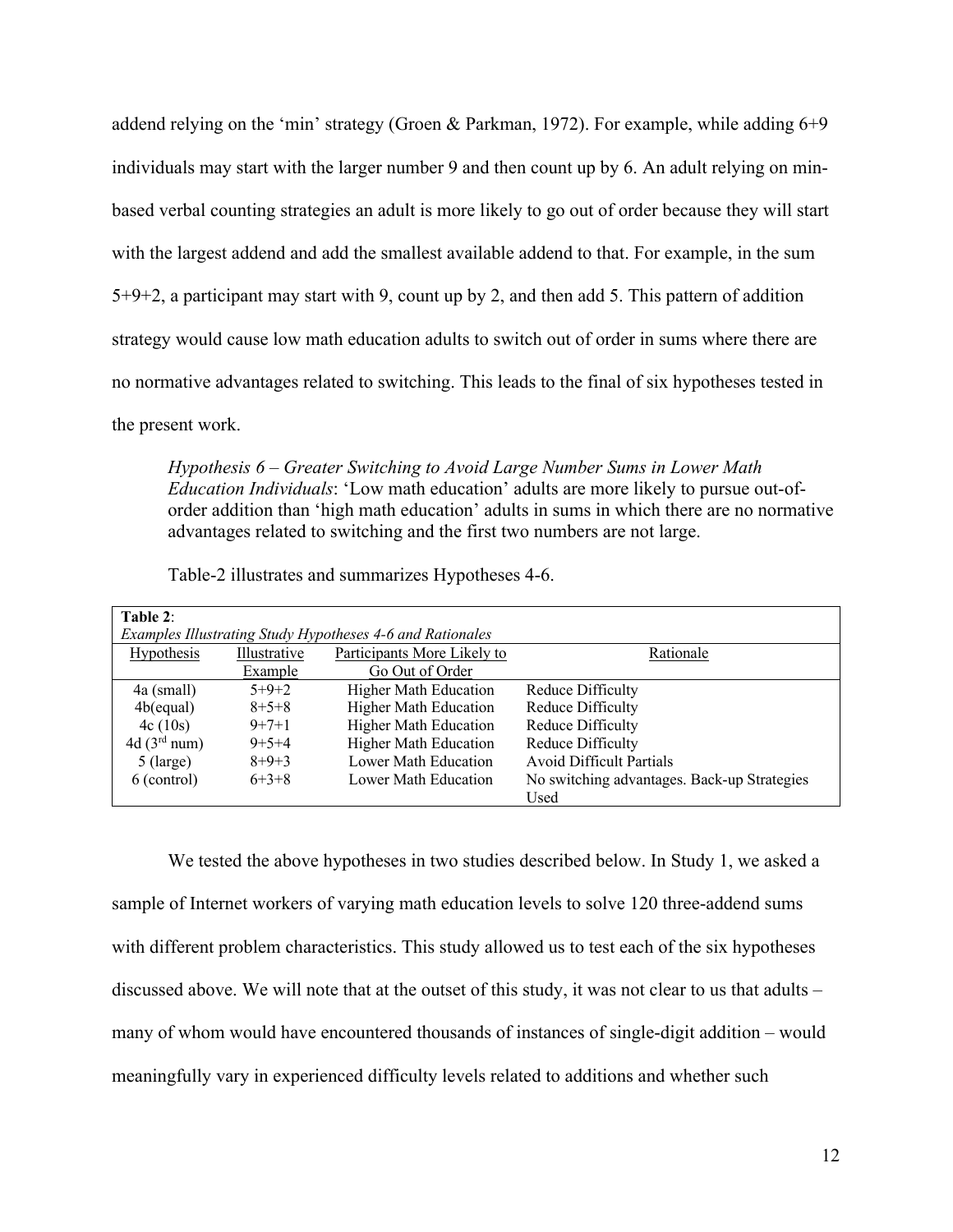variances would lead to detectable differences in computation strategies. In Study 2 we re-used the same problem sets from Study 1 in a laboratory setting. This afforded the opportunity to confirm that participants in-fact used the strategies that we inferred from their partial sums in Study 1. In Study 2, we also measured response latencies for each question type.

#### **Study 1: Profiling Strategies in Three Addend Sums**

In Study 1 we asked participants to complete three addend sums by first calculating a partial sum. Our goal was to test each of the six hypotheses described above. *Method*

We recruited 159 adult participants (median age range = 35-40) through Amazon**'**s Mechanical Turk crowdsourcing platform. Participants were informed that they would be asked to complete unique single-digit addition problems with three integers. They were told that they were "free to add the three numbers in whatever order [they] prefer." Participants were then given a sample problem  $(6+5+3)$  and were shown that several partial sums  $(11, 9, 8)$  were possible depending on the order they chose to sum the addends. They were again reminded that the choice of the order was up to them.

Participants were walked through four example problems in which they were to add three integers in varying orders. For both the training phase and main task, participants were instructed to report both the partial sum of the first pair of integers they chose to add and the total sum of all three integers. For example, a potential partial sum of the problem: 9+7+1 is 10 and the total sum is 17. Participants were instructed to record their partial sum as a numeric value in a designated labeled text box. They were then instructed to record the total sum of all three integers in a separate but adjacently labeled text box. An example of a problem trial can be seen in Figure 1.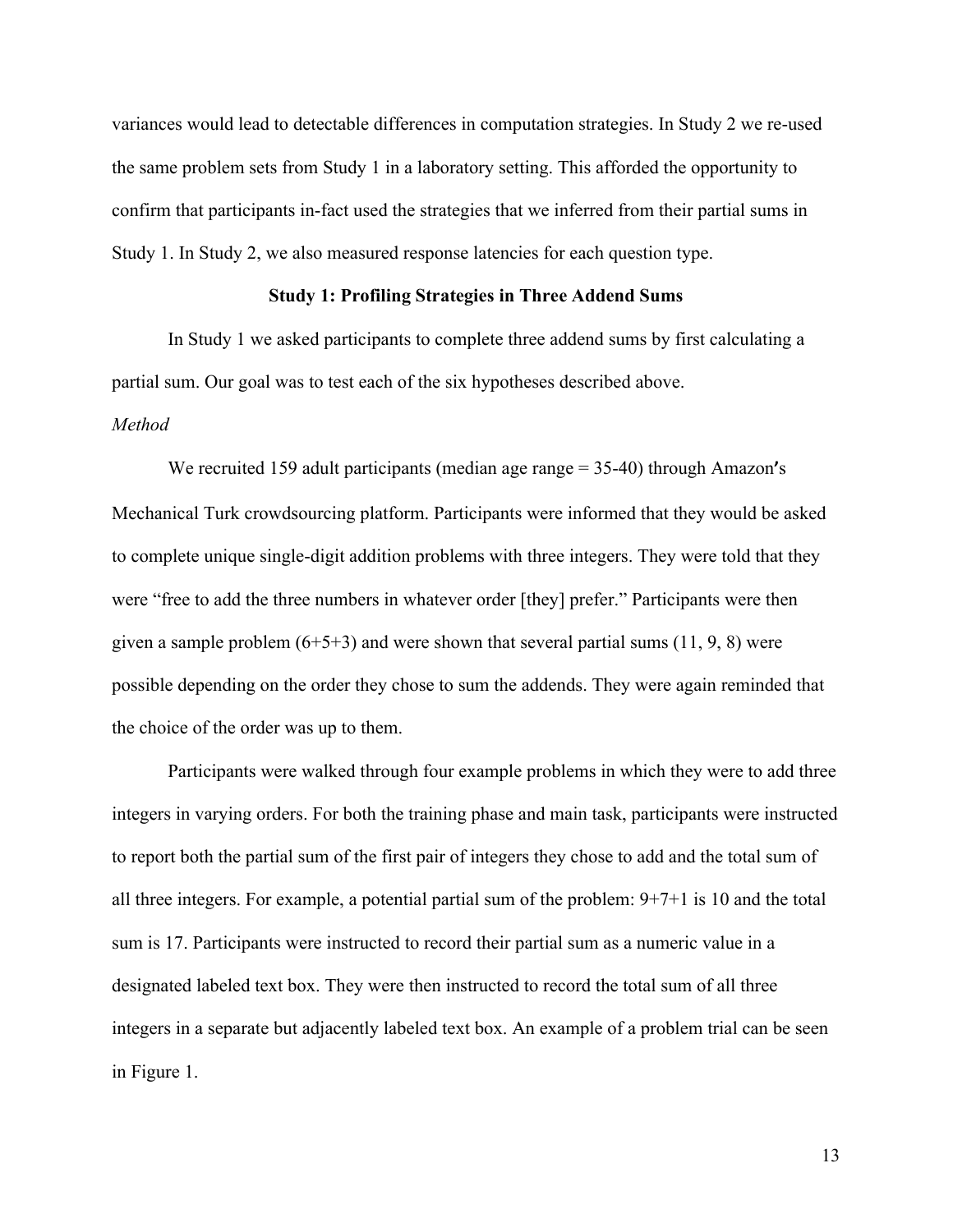

**Figure 1:** An example problem (1 out of 120) seen by a participant. In the illustrative example in the lower panel, the participant provided a partial sum of 10 (i.e. they added 9+7+1 out of order). Alternatively, they could have provided partial sums of 16 (staying in order) or 8.

Participants were permitted to use pen and paper and asked to complete – in order – the 120 problems in one sitting without taking a break. All participants were given the same 120 problems, but the order of their presentation was randomized for each participant. Responses for the final sum of each problem were verified to be accurate in real-time. A notification would alert the participant if an incorrect total sum had been entered and they were prevented from continuing until they provided the correct answer.

| Table 3<br><b>Group Structures</b> |                                |                   |                 |                  |
|------------------------------------|--------------------------------|-------------------|-----------------|------------------|
| Group                              | Description                    | <b>Hypothesis</b> | First and Third | Second and Third |
| A                                  | Equal numbers                  | 1b                | $6+3+6$         | $4 + 9 + 9$      |
| B                                  | Partial sum to 10              | 1c                | $4+7+6$         | $9 + 2 + 8$      |
| C                                  | Partial sum equals 3rd addend  | 1d                | $7 + 9 + 2$     | $8 + 3 + 5$      |
| D                                  | Partial sum to 12              | Exploratory       | $3 + 8 + 9$     | $5+4+8$          |
| E                                  | Partial sum to a multiple of 5 | Exploratory       | $8 + 6 + 7$     | $7 + 4 + 1$      |
| F                                  | Control                        |                   | $6+3+8$         | $2+9+4$          |

The 120 questions belonged to 6 groups, each consisting of 20 questions. A summary of the types of questions in each group can be seen in Table 3. Problems in each group, excluding problems in the control group, contained two integers that would add to a specific partial sum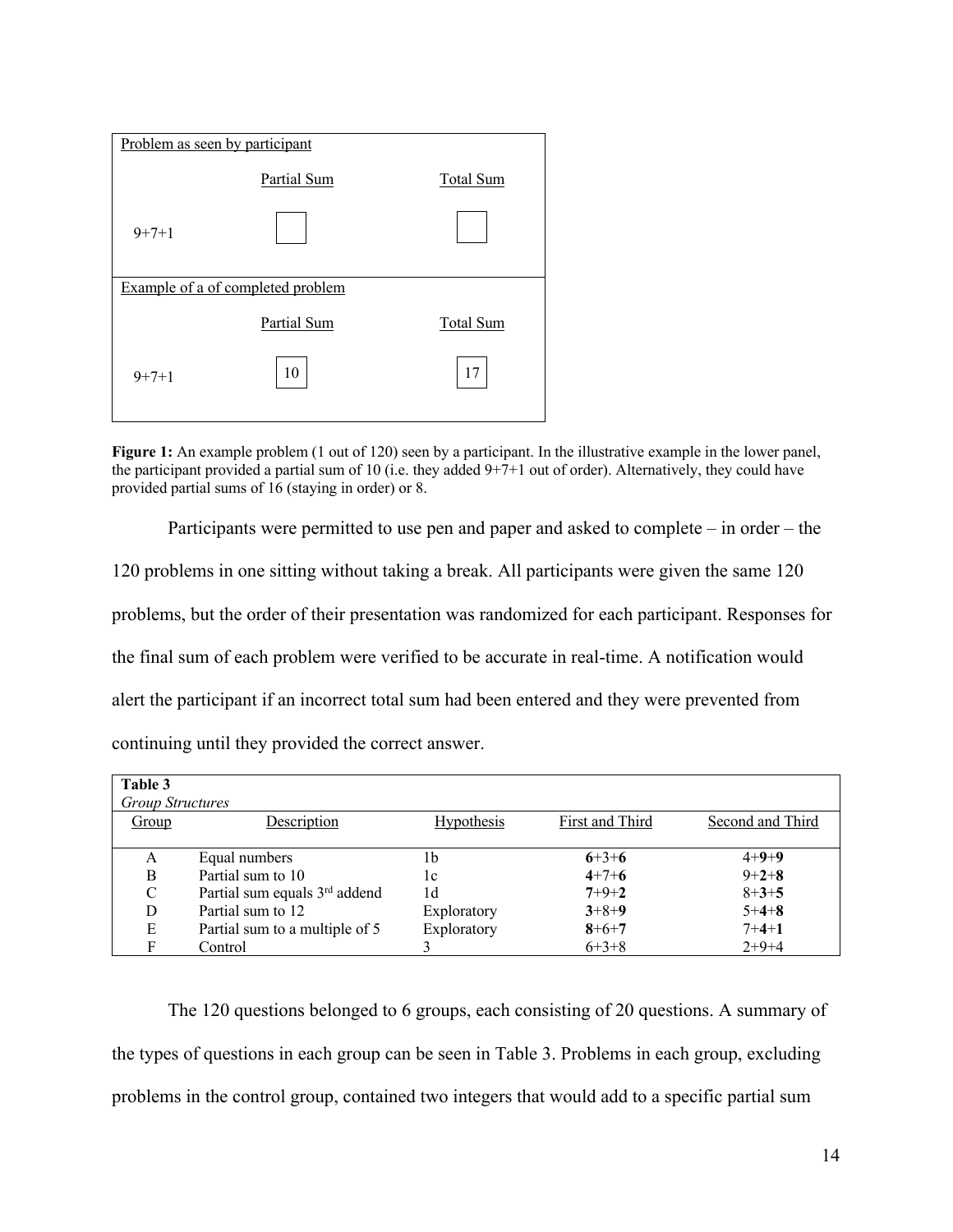positioned at either the first and third or second and third integer locations. Problems were divided equally among these two locations.

Group A (equal numbers) contained two equal integers of the same value in each problem. Group B (partial sum to 10) contained two integers that created a partial sum of 10. Group C (partial sum to 3<sup>rd</sup> addend) consisted of problems including two integers, that when added, would equal the value of the third remaining integer. Group D (partial sum to 12) was the first of two exploratory groups where two integers would create a partial sum to 12. We included this group since a duodecimal or base 12 system commonly occurs in daily mathematical interactions with clocks, calendars, and measurements (imperial feet and inches). Group E (partial sum to multiple of 5), the second of the two exploratory groups contained two integers that created a partial sum to an integer multiple of 5 (excluding the value 10). We included this partial sum as an exploratory group because counting by 5's is often taught to children counting on their hands and feet. The final group was termed a control group as it consisted of randomly generated numbers under the condition that the numbers chosen did not fit the partial sum characteristics of the five previously mentioned groups.

The 120 problems were generated by software that was constrained by the requirements of each condition. For each group and each problem, the program initially randomly produced 3 ordered single-digit numbers between 1 through 9 (inclusively) for a problem. The software then checked that the problem met the partial sum requirements of the group it belonged to, did not simultaneously satisfy the requirements of a different group, and had not already been included in the problem list.

If any of the requirements were not met, the three numbers were discarded, and the program generated a new random set of 3 integers. This process was iterated until 20 problems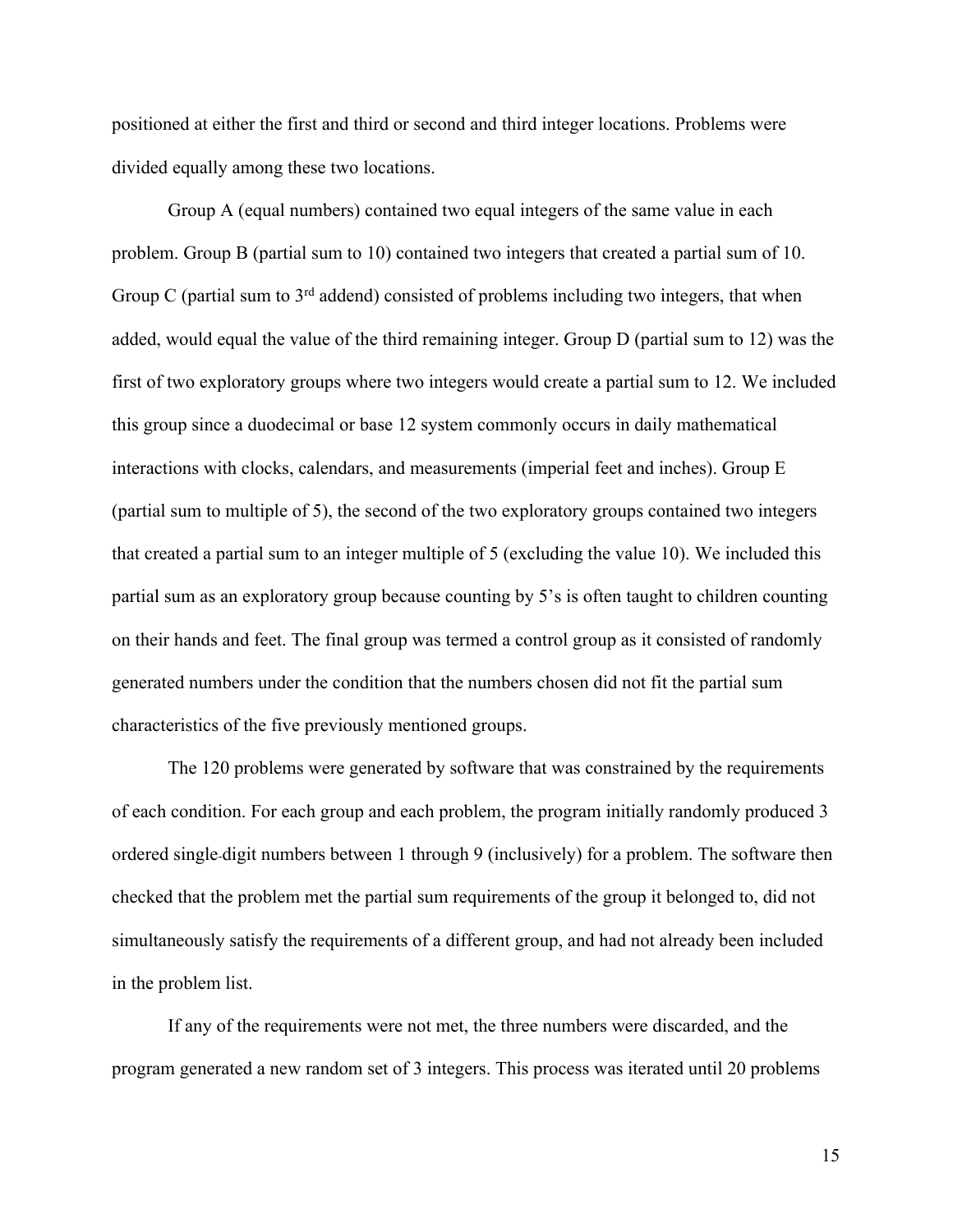had been generated for each respective group. For each group, 10 sets of questions were generated with the first and third integers of the problem adding up to the specific partial sum of its respective group, and 10 sets of questions were generated with the second and third integers of the problem adding up to the specific partial sum of its respective group.

After they completed all one-hundred-twenty problems, participants were asked to report their prior experience with mathematics (See Supplemental Materials). We first asked participants about their highest level of math education through a multiple-choice response: (1) I have not taken algebra and geometry courses (2) I have taken algebra and geometry courses (3) I have had calculus but not more advanced courses (4) I have had more advanced math courses but do not have a STEM background (5) I have a STEM or technical degree. These distinctions between math education levels were drawn through our analysis of common core curricula in the United States. We recognize this is an imperfect measure since the correlation between more math courses and number automaticity is not perfect. Nevertheless, we reasoned that it was the most objective measure available to us.

### *Results & Discussion*

Overall, Hypotheses 1- 3 were fully supported. Hypothesis 4 was partially supported, Hypothesis 5 was not supported, and Hypothesis 6 was fully supported. We examine each result in turn.

Hypothesis 1a was related to the greater propensity among all adults to switch the order of addition when either the first and third addend were small and the second addend was large (e.g., 4+9+3), or when the first addend was large and the second and third addend were small (e.g., 9+4+3). In either case, we expected such sums to be completed out of order at greater rates than the out of order rates in the control group. This was indeed the case. The switching rate for the control group was 38.9%. When the large addend was specified as a number greater than or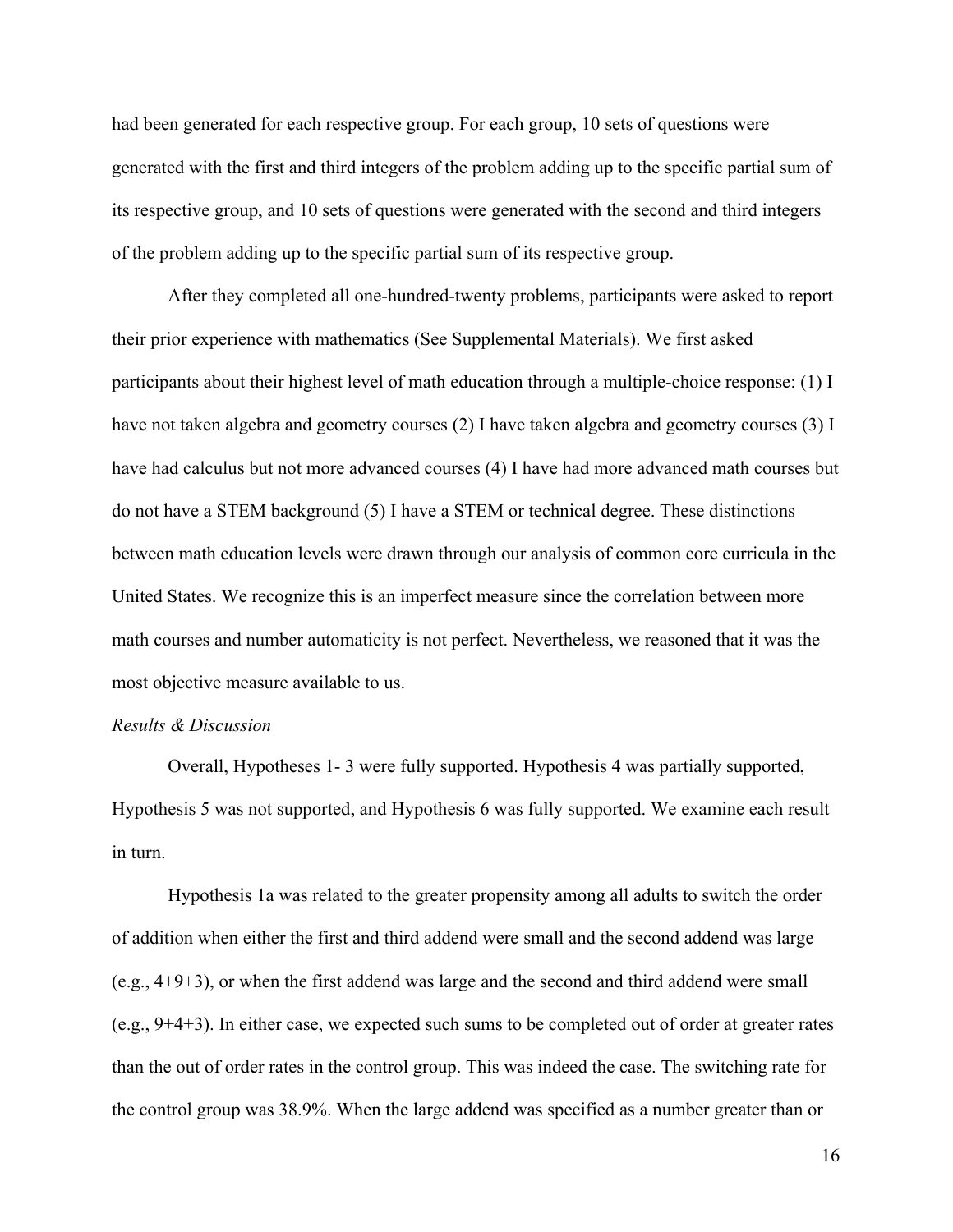equal to 8, and the small addends were specified as numbers  $\leq$  5, the overall switching rate was 52.27%. The difference in switching rates is significant  $\chi^2(1, 9989) = 46.18$ ,  $p < .001$ . Similar switching rates were found for equivalent specifications of large and small numbers. For example, in the case large numbers = 9 and small numbers  $\leq$  3, the switching rate was 49.06%. However, switching rates for cases in which the large number = 7 and the small numbers  $\leq 5$ were not statistically different from the control group, suggesting potential processing difference for large addends  $\geq 8$ . Switching rates for each sum are included in the supplemental materials.

We next confirmed Hypothesis  $1b - 1d$  (i.e., higher switching rates for equal numbers, partial sums involving adding a number to 10, and partial sums involving two equal numbers). Hypothesis 2 related to the greater propensity among all adults to switch the order of addition when both the first and second addend were large  $(9 + 8 + 3)$  was confirmed. Further, Hypothesis 3 related to reduced switching for Control trials relative to all other trials was also confirmed. The results are shown in Table 4.

| Table 4                                                                                              |                      |             |  |
|------------------------------------------------------------------------------------------------------|----------------------|-------------|--|
| Study 1 Switching Rates by Class of Problem (Compared to Control)                                    |                      |             |  |
|                                                                                                      | Switch Rate %        | $\chi^2$    |  |
| Control Group                                                                                        | 38.9                 |             |  |
| Small Numbers ( $H1a: 4+9+3$ )                                                                       | 52.27                | $124.12***$ |  |
| Equal Addends (H1b: $8+5+8$ )                                                                        | 49.06                | 66.58***    |  |
| Sums to Ten $(H1c: 9+7+1)$                                                                           | 50.09                | $80.69***$  |  |
| Sums to Third Addend (H1d: $9+4+5$ )                                                                 | $49.06^{\circ}$      | 66.58***    |  |
| Large Addends $(H2: 9+8+3)$                                                                          | 45.8                 | $16.37**$   |  |
| Control $\leq$ Sample (H3)                                                                           | $43.58^{\circ\circ}$ | $34.07***$  |  |
| * $p < .05$ . ** $p < .01$ . *** $p < .001$ .                                                        |                      |             |  |
| $^{\wedge}$ Identical rate with H1b is coincidental. $^{\wedge}$ Switch Rate for Non-Control Addends |                      |             |  |

Neither the exploratory 'sum to 12' group (in which an out of order partial sum added to 12), nor the exploratory 'Sum to Multiple of 5' group were associated with an increased probability of switching relative to control trials.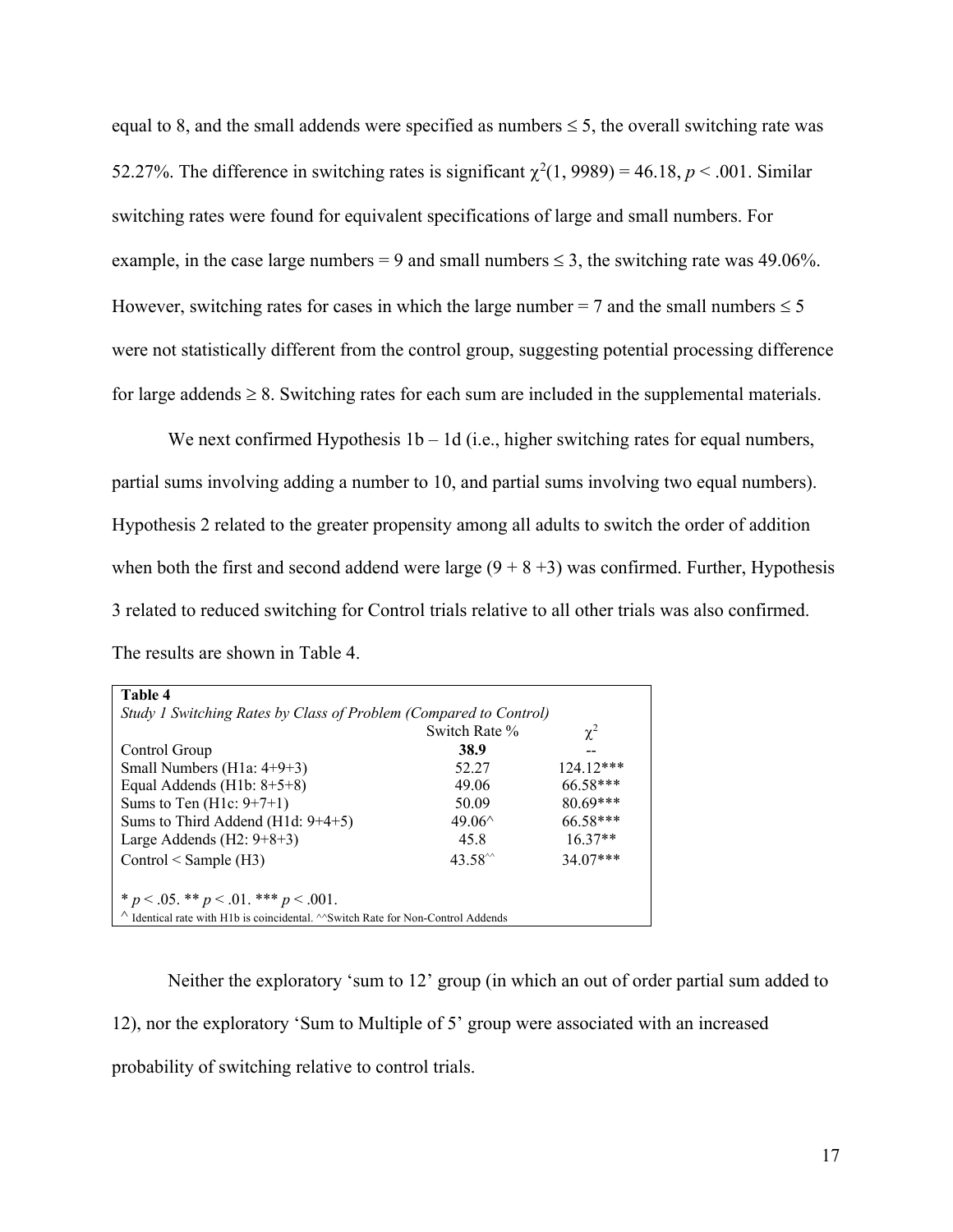Hypothesis 4-6 involved examining the consequences of (predicted) differences in levels of math education across adults. We predicted that a higher number of years of mathematics education would result in an increased proclivity to go out of order to sum small addends, equal addends, create a partial sum of 10, and to create a partial sum equal to the third number (Hypothesis 4). As shown in Table 5, Hypothesis 4, tested via a logistic regression (since we sought to predict the occurrence of a switch vs. no-switch), was partially supported so that the tendency to go out of order increased with the level of math education (for small addends and for equal addends).

| Table 5                                                                                    |           |                       |  |  |
|--------------------------------------------------------------------------------------------|-----------|-----------------------|--|--|
| Summary of Regression Analysis for Interaction Between Type of Problem and Education Level |           |                       |  |  |
| (Hypotheses $4a-d$ , 5, 6)                                                                 |           |                       |  |  |
|                                                                                            | Estimate  | <b>Standard Error</b> |  |  |
| Small Addends (H4a)                                                                        | $0.07**$  | 0.02                  |  |  |
| Equal Addends (H4b)                                                                        | $0.17***$ | 0.03                  |  |  |
| Sums to Ten (H4c)                                                                          | $-0.01$   | 0.03                  |  |  |
| Sums to Third Addend (H4d)                                                                 | 0.00      | 0.03                  |  |  |
| Large Addends (H5)                                                                         | 0.05      | 0.05                  |  |  |
| Control $(6+3+8)$                                                                          | $-0.09**$ | 0.03                  |  |  |
|                                                                                            |           |                       |  |  |
| * $p < .05$ . ** $p < .01$ . *** $p < .001$                                                |           |                       |  |  |

We further predicted that lower mathematics education would result in an increased proclivity to switch the order of sums in which the first two addends were large and in control sums. As shown in Table 5, Hypothesis 5 was not supported (lesser math education did not predict more switching for sums in which the first two addends were large). Hypothesis 6 was supported (lesser math education did not predict more switching for sums in which the first two addends were large)

Overall Hypotheses 4-6 suggested that higher math education was related to switching to leverage efficient strategies (e.g., double sums were switched at greater rates) and lower math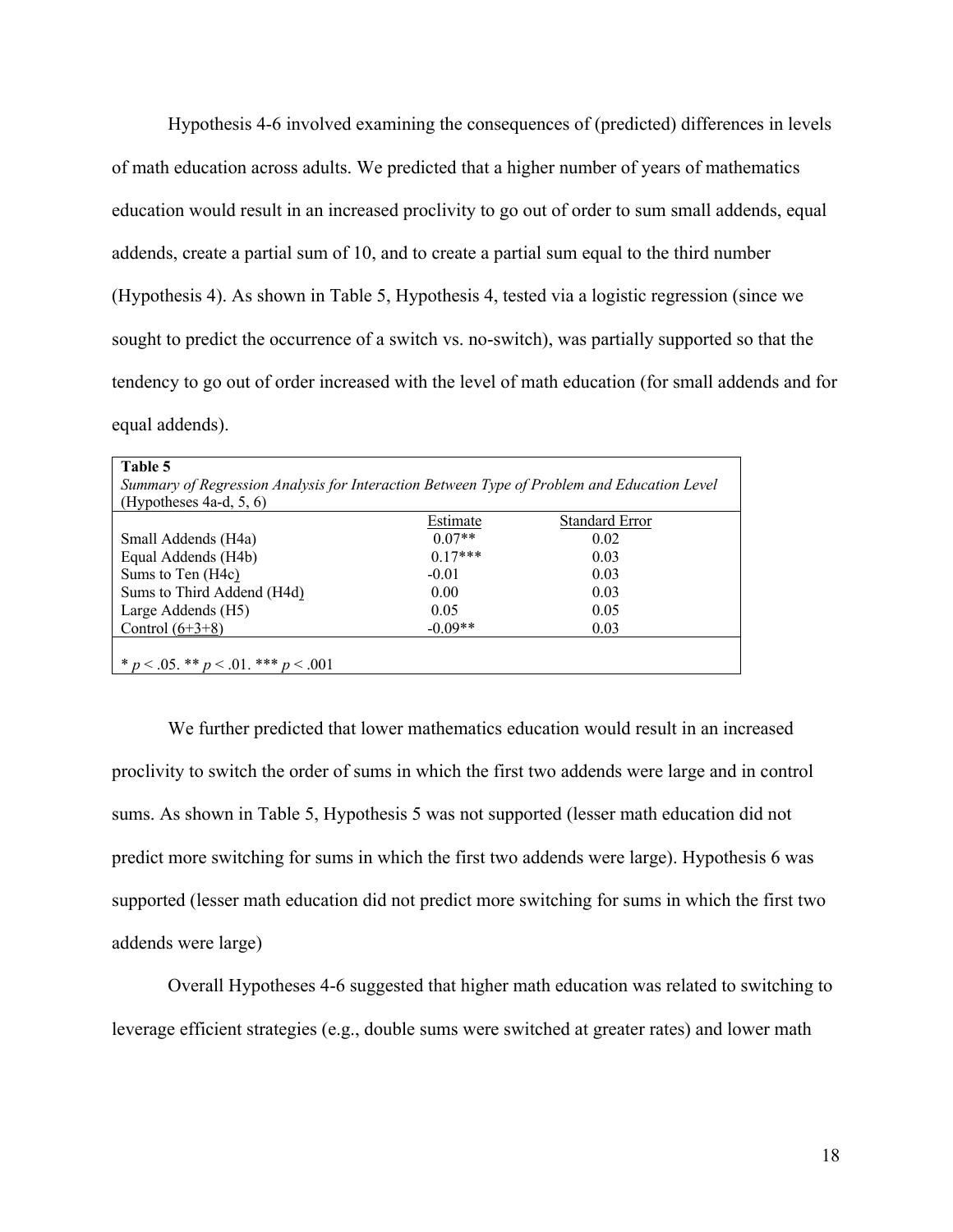education was related to switching without identifiable gains in efficiency (e.g., switching for control sums).



Figure 2: More mathematics courses were generally associated with increased switching for double sums where prior facility with adding the same number to itself could be leveraged. Conversely, fewer mathematics courses were generally associated with increased switching for control sums that did not feature any partial sums with normative benefits to switching.

Finally, we were intrigued by why people with lower levels of math education were going out of order in Control sums – for which there no normative benefits of switching. We explored the possibility that in the absence of the ability to readily recall sums, people may tend to compute a partial sum by starting with the largest number and adding the smallest number to it. For example, in the 6+3+8 problem, they might start with 8 and add 3 to get a partial sum of 11. We did not find supporting evidence for this 'add from largest' strategy since partial sums of the type max  $+$  min occurred at the same (statistical) rate as other partial sums in the 'low education' group.

Study 1 was an important first step in examining how participants solve three single-digit addend problems. However, it did not provide response latency data that is crucial to establish the relative strategy benefits of each type of strategy. Study 2 addressed this limitation.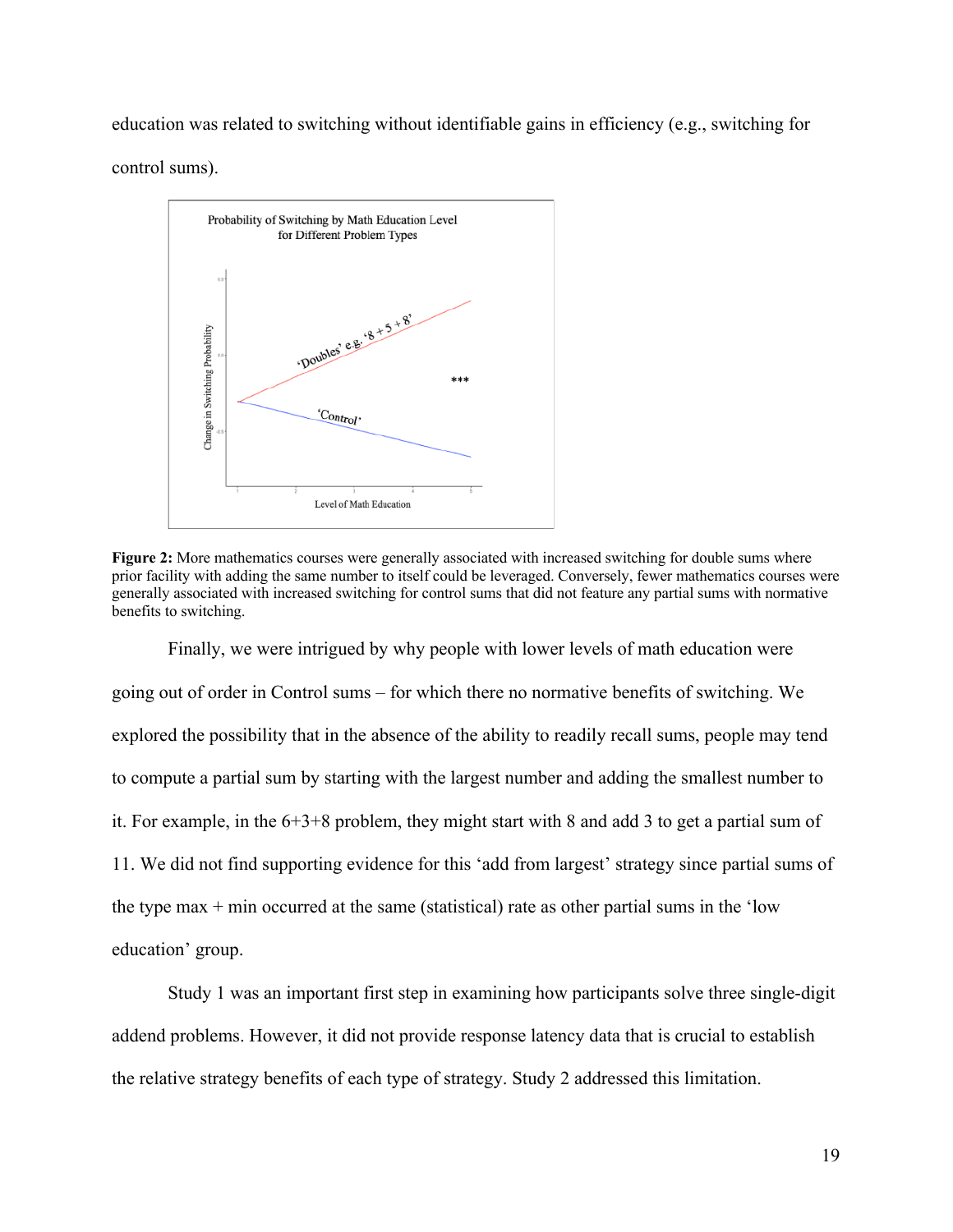#### **Study 2: Measuring Response Latencies with an In-Person Study**

Study 2 had three goals: First, we sought to replicate a portion of the results in Study 1 using an in-person study. We reasoned that an in-person study could validate the pattern of results obtained via online methods. Second, we sought to examine whether response latency data, measurable in an in-person study, was consistent with our assumptions related to problem difficulty and cognitive effort. We expected that response latency times for 'equal addends', 'sum to 10', and 'sum to third addend' would be less than response latency times for the control group. Third, we sought to use verbal reports to obtain participant justifications for their chosen strategy.

## *Method*

Informed by the effect-sizes in Study 1, we recruited 50 community volunteers (22 females) with a mean age of 24.5 years. Participants were asked to complete an identical set of problems to those participants in Study 1. However, Study 2 was conducted in-person. Unlike in Study 1, there were no meaningful differences in the prior math experience of the participant sample (all had completed at least one college level math course). We therefore exclusively focused on strategy differences due to problem characteristics – and not due to differences in math education.

The participant instructions and protocols for Study 2 were similar to those in Study 1 with two key differences. First, after entering a partial sum, participants were required to press the 'tab' key, which made an additional text field appear – in which they then entered their final response. This alteration allowed us to measure participant response latencies for partial sums as well as response latencies for final sums. Second, after completing 120 sums, participants were asked to provide verbal reports of their strategy selection process for eight problems in which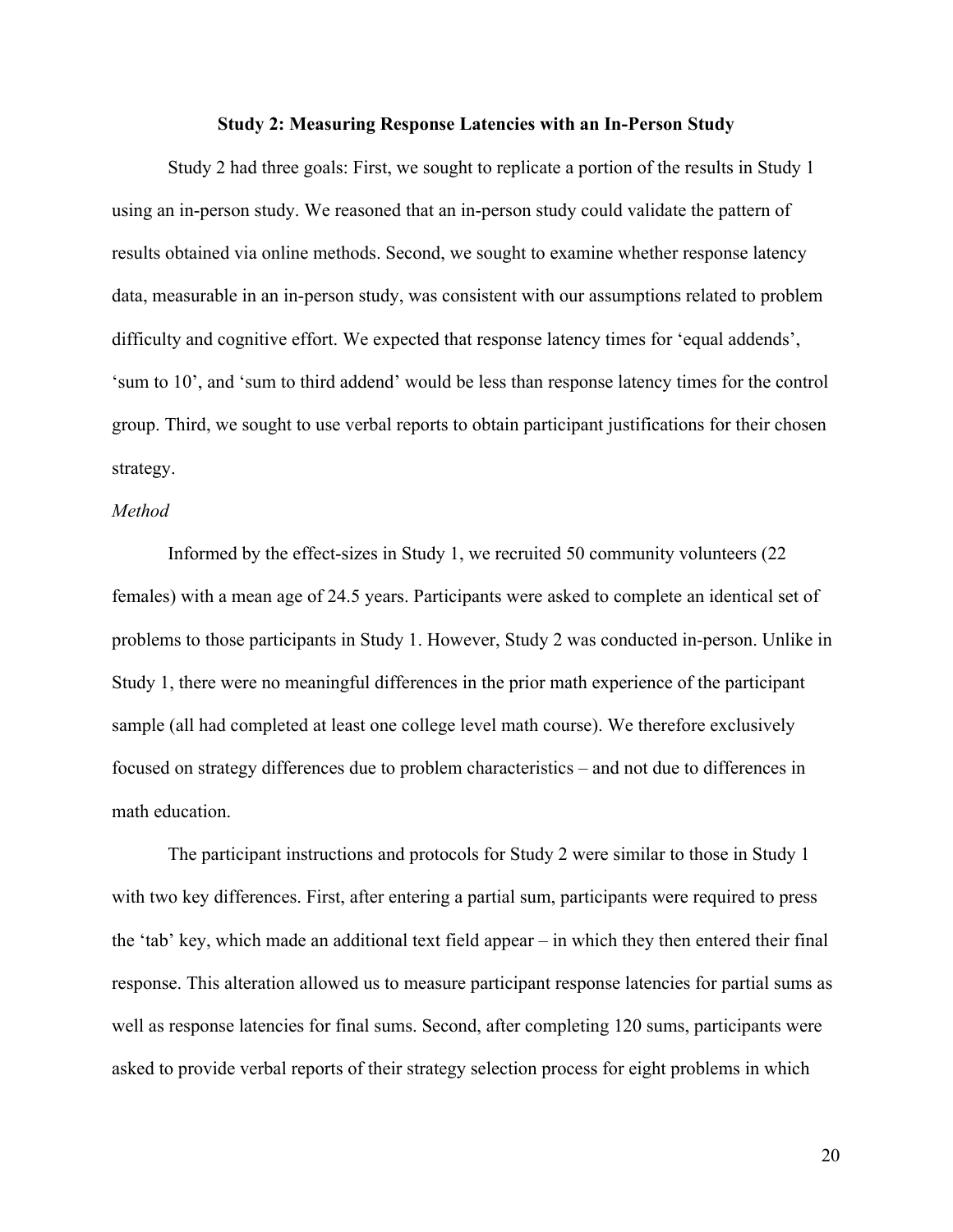they switched the addition order – two each from Group A (equal addends), Group B (Partial sum to 10), Groups C (Partial sum equals 3rd number), and Group F (Control). In these questions, participants were provided a report of the partial sum they obtained, and then asked to provide an explanation of why they picked their strategy via writing 1-2 sentences in an open response format.

An unusual feature of the study was that due to concerns related to the COVID-19 pandemic, participants were asked to wear a mask and surgical gloves for the duration of the study. It is possible that this slightly increased the response latencies we recorded.

## *Results & Discussion*

Overall, the results of Study 2 closely resembled the results of Study 1 – thereby providing an in-person replication of an online study. Further, patterns of response latencies supported assumptions related to problem difficulty and cognitive effort. Finally, participant explanations for their strategy choices were in-line with hypothesized justifications for factors contributing to switching.

Replicating Study 1, the switching rates for 'equal addends', 'sum to 10', and 'sum to third addend' problem types were significantly higher than for control problems (Table 6).

| Study 2 Switching Rates by Class of Problem (Compared to Control) | Switch Rate % | $\chi^2$   |
|-------------------------------------------------------------------|---------------|------------|
| Control Group                                                     | 36.57         |            |
| Small Numbers $(4+9+3)$                                           | 53.35         | 58.53***   |
| Equal Addends $(8+5+8)$                                           | 53.12         | 53.09***   |
| Sums to Ten $(9+7+1)$                                             | 51.83         | $45.72***$ |
| Sums to Third Addend $(9+4+5)$                                    | 51.08         | $41.17***$ |
| Large Addends $(9+8+3)$                                           | 51.54         | $22.54***$ |
| $Control <$ Sample                                                | 30.03         | 34.07***   |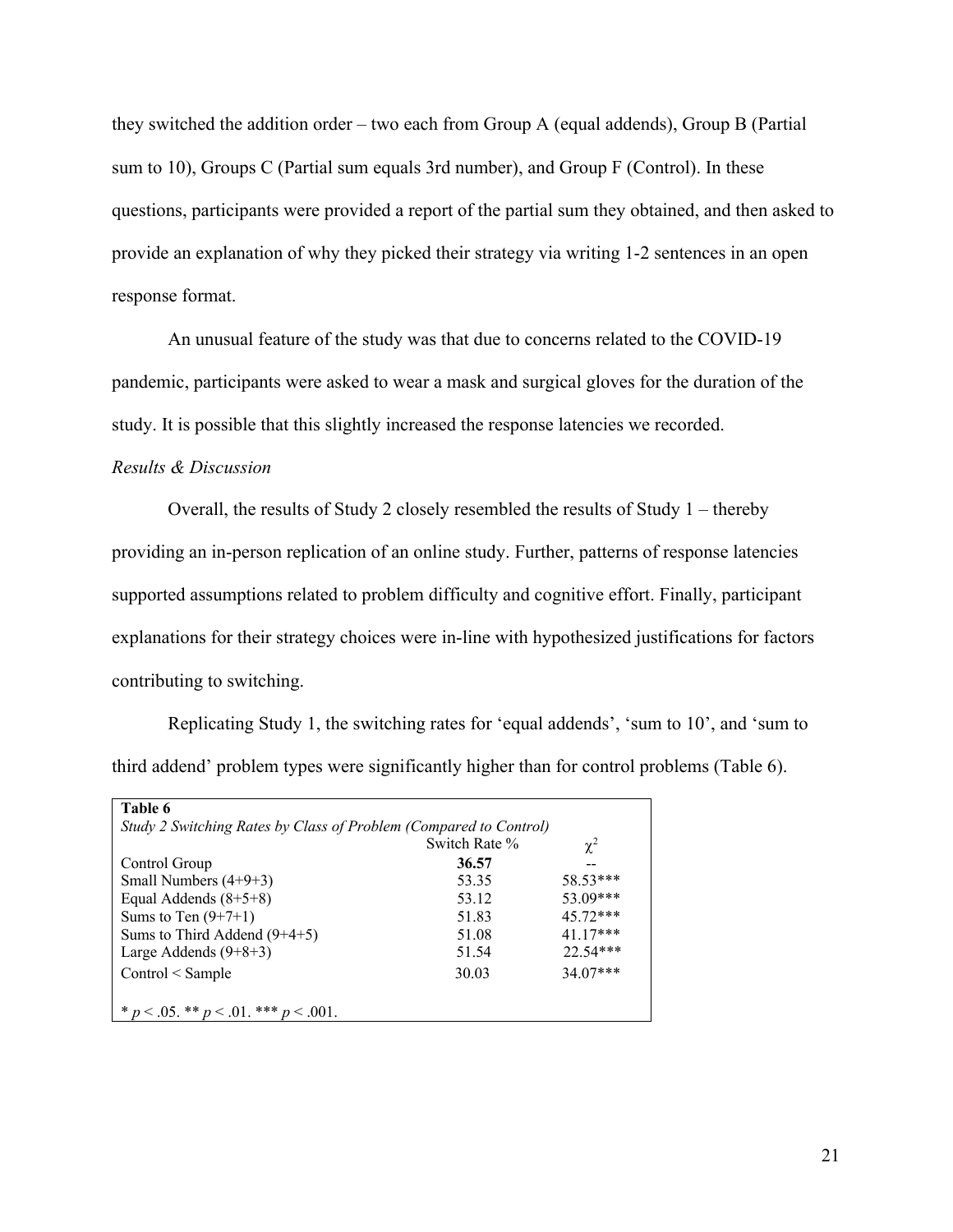We had hypothesized that the total response latencies of problems in the 'equal addends', 'sum to 10', and 'sum to third addend' groups would be less than that of the overall response latency of problem types in the Control group. This was found to be the case.

The response latency across all problems was 6.23 seconds with a standard deviation of 3.34 seconds. We removed 212 outliers (out of 6000 responses) with response latencies greater than 20 seconds ( $\sim$  +4 standard deviations from the mean). The response latency for problems in the control group was 6.61 seconds; for problems in the 'equal addends' group it was 6.13 seconds  $(t(1918) = -3.05, p = .002)$ ; for problems in the 'sum to 10' group it was 5.70 seconds  $(t(1934) = -6.14, p < 0.001)$ ; and for problems in the 'sum to third' group, it was 5.99 seconds  $(t(1924) = -4.02, p < 0.001)$ . These findings are consistent with our assumption that there were efficiencies related to switching the order of addends in these types of questions.

We split the latency times into the pre- and post- partial sum intervals. The results are shown in Figure 3 below.



**Figure 3:** Response latency data for different problem types. Compared to the control group, other problem types feature high rates of switching had reduced latencies. Pre- and post- partial sum splits supported hypothesized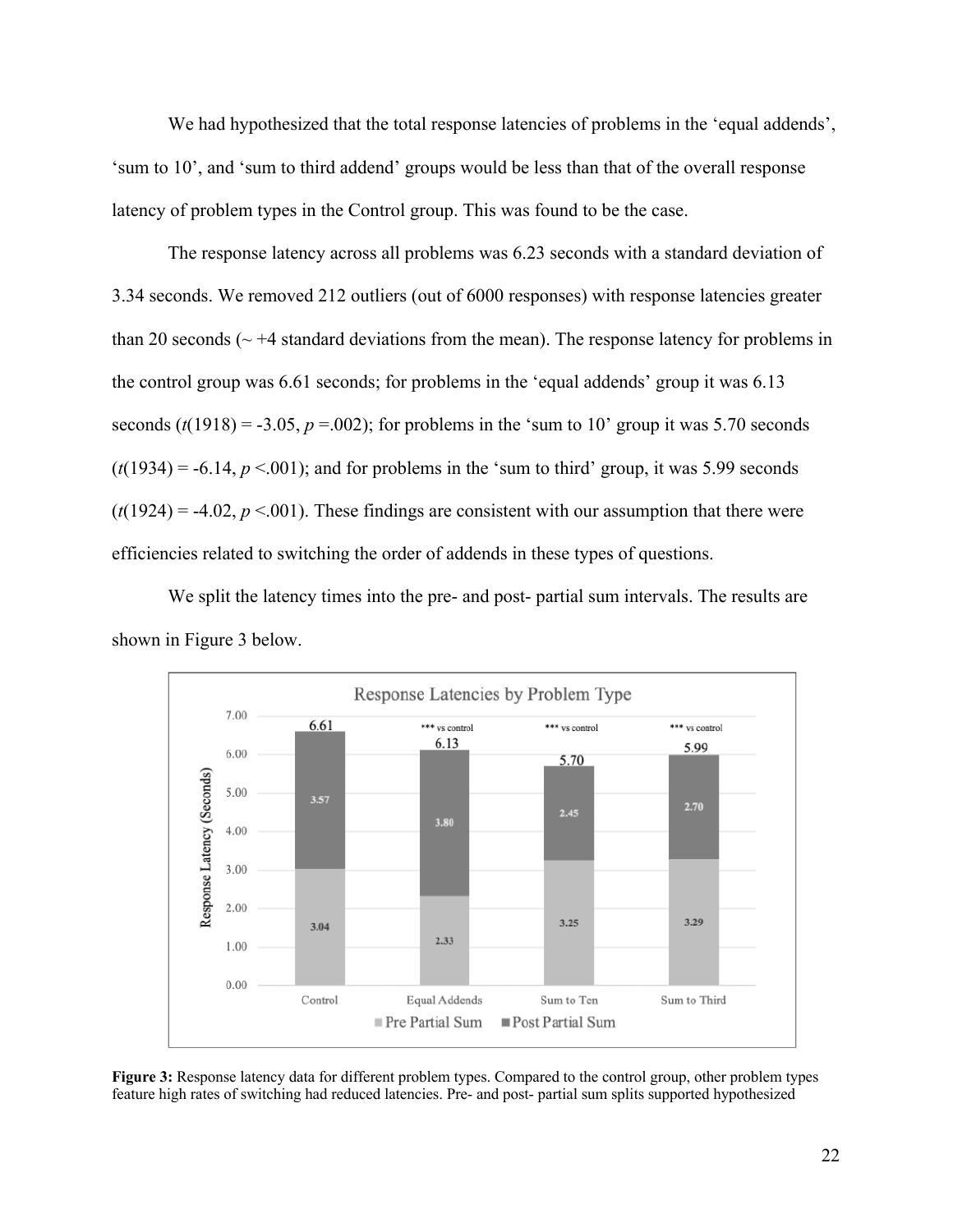sources of efficiency. For example, the 'equal addends' problem type (e.g., 8+5+8) had a relatively small pre-partial latency, presumably due to efficiency related adding a number to itself (e.g., 8+8). Conversely the 'sum to 10' problem type  $(e.g., 9+7+1)$  had a relatively small post-partial sum latency, presumably due to efficiencies related to adding a number to 10. (e.g.,  $10+7$ ).

Notably, the lower average response latency of the 'Equal Addends' problem type was exclusively due to a reduced latency in the pre partial sum interval. This is consistent with our assumption of greater facility related to adding a number to itself. For example, in computing the sum  $8+5+8$ , we would predict that  $8+8$  has low response latency – and that is what we observed.

Contrastingly, the lower average response latency of the 'Sum to Ten' problem type was exclusively due to a reduced latency in the post partial sum interval. This is consistent with our assumption of greater facility related to adding any number to ten. For example, in computing the sum  $8+7+2$ , we would predict that  $10+7$  – a computation that occurs after the partial sum of 8+2 has been computed will have response latency – and that is what we observed. A similar pattern was seen in 'Sum to Third' problem type where the post partial sum interval was exclusively responsible for the reduced average response latency compared to the control group. This is consistent with our assumption of greater facility related to adding a partial sum to itself. For example, in adding 9+4+5, the efficiencies appear to occur after 4+5 have been added to obtain a partial sum of 9 – which can then quickly be added to itself. Table 7 statistically compares the response latencies in different problem types.

Finally, written participant explanations of why they switched the order of addends, coded by an experimenter who was blind to the condition, were almost always of three main types: Either participants reported that they did not know their reasons for switching, or they reported an idiosyncratic reason (e.g., "I have always liked the number 6), or they identified the expected justification for the particular problem type (e.g., "I wanted the numbers to sum to ten."). The explanation breakdown for each problem type was as follows (the % may not sum to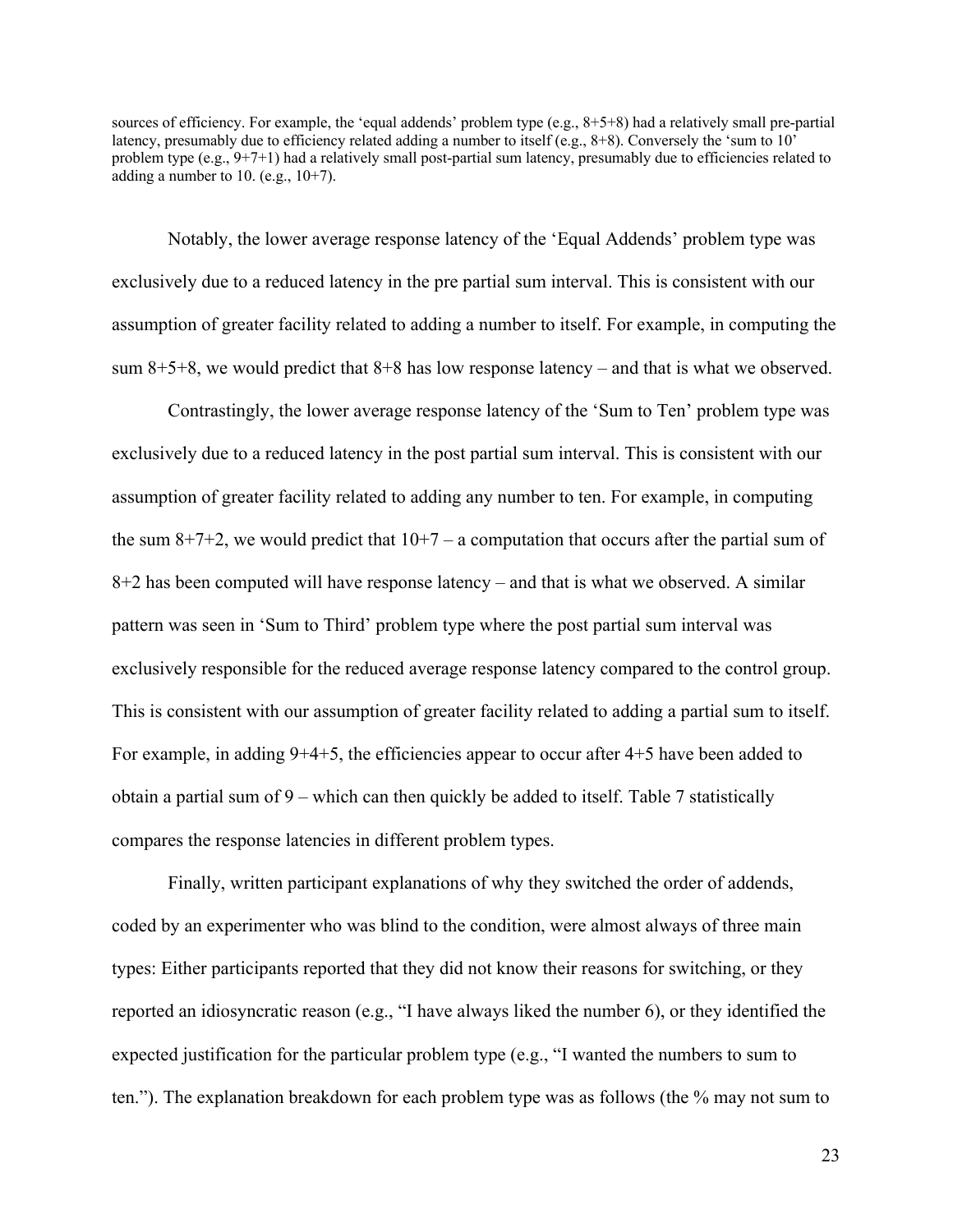100 because of a minority of responses being classified into an 'other' category): 'Equal Addends' – Don't know 4%, Idiosyncratic 15%, Expected 72%; 'Sum to 10' – Don't know 4%, Idiosyncratic 5%, Expected 84%; 'Sum to Third' – Don't know 31%, Idiosyncratic 12%, Expected 55%; 'Control' – Don't know 41%, Idiosyncratic 48%.

#### **General Discussion**

Prior research has demonstrated that computations involving simple and complex arithmetic feature multiple strategies whose deployment depends on factors related to the characteristics of the problem and the profile of the participant. In this work we made progress towards understanding how these factors influence the computation of single-digit, three-addend sums. These sums offer the advantage that they often require the computation of a partial sum prior to the computation of the final answer, and the particular partial sum chosen is often indicative of the underlying strategy implemented by the participant. Thus, examining mathematical strategies in the context of three-addend sums have the potential to reduce reliance on self-report

We hypothesized that participants would switch the order of addition to prioritize addends that were small  $(5+9+3)$ , or equal  $(8+5+8)$  or when doing so led to a partial sum of 10  $(9+7+1)$ , or a partial sum that was equal to the remaining third addend  $(9+4+5)$ . Each of these hypotheses was confirmed. We also hypothesized that participants would prefer going out of order if doing so would avoid or postpone adding sums with large addends  $(8+9+3)$  since they required greater effort, sooner. Our results supported this hypothesis. We also predicted that people would be less likely to go out of order when doing so did not offer efficiency gains. Consistent with this hypothesis, participants' switching rates for problems in the control group was lower than for problems in other groups. These results were confirmed both via an on-line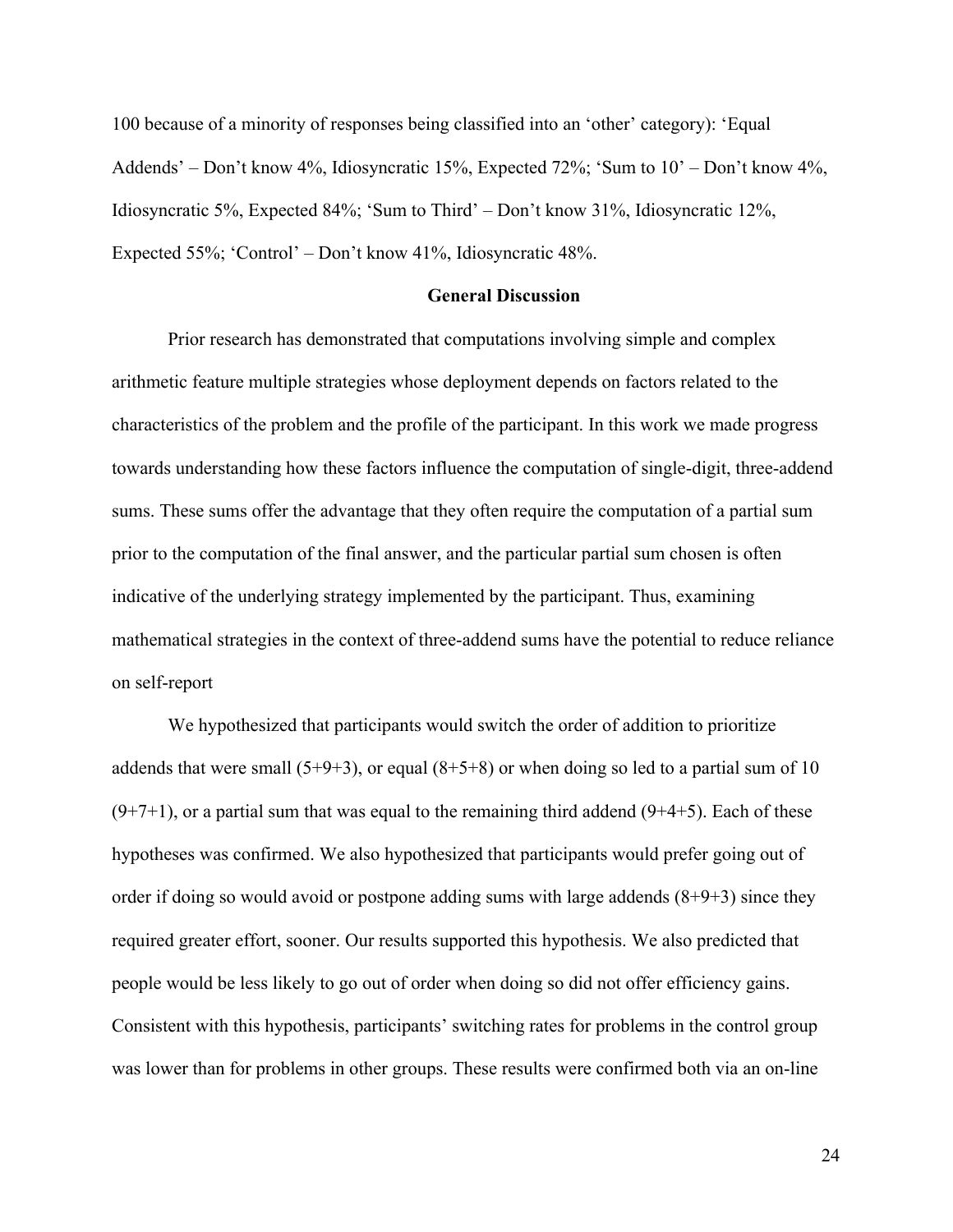and an in-person study. Response latency data in the in-person study data demonstrated that the efficiency gains in these problems were predictably either before the partial sum (e.g., when equal addends were present) or were after the partial sum (e.g., when a partial sum of 10 was computed).

Related to individual differences, consistent with our hypotheses, we found that participants with greater mathematical experience were more likely (compared to participants with lesser mathematical experience) to go out of order to exploit efficiencies related to adding relatively small numbers and adding equal numbers. Further, as hypothesized, individuals with lesser mathematical experience were more likely (compared to participants with greater mathematical experience) to go out of order in problems in the control group.

Notably, our results did not support our hypotheses that people with greater mathematical background were more likely (relative to people with lesser mathematical experience) to approach problems in which a partial sum led to 10 or in which a partial sum led to a number equal to the remaining third addend – even though across all participants people did prefer to switch in such sums. This is consistent with prior observation that indicates that computational skill and problem-solving may be separable aspects of mathematical cognition (Fuchs et al., 2008). Future work is required to test this possibility and determine its boundary conditions.

Our results also did not support the hypothesis that people with greater mathematical background were less likely (relative to people with lesser mathematical experience) to avoid problems that featured two large addends. At first appraisal, the lack of an interaction for such problems suggests that there is no meaningful difference in the automaticity levels of adding large addends for participants with greater or lesser mathematical experience. An alternative reappraisal is that it is not the absolute level of automaticity that determines choice but the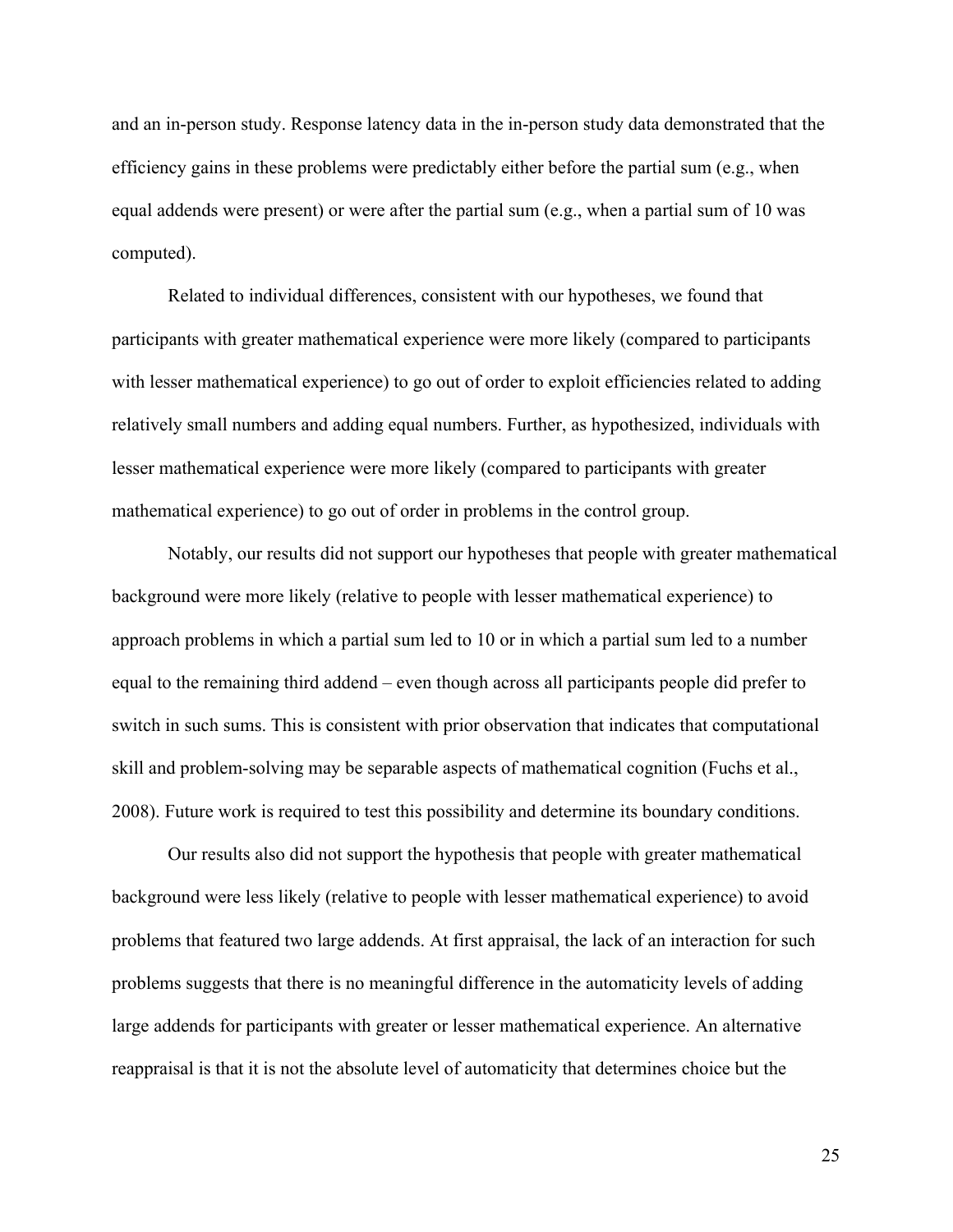relative level of automaticity. The partial sum of 9+8 may indeed have greater absolute levels of automaticity for people with greater levels of mathematical experience than for people with lower mathematical experience, but the relative difference in automaticity levels between the different participants may be relatively constant. It is, therefore, possible that all participants switched away from large addends at equivalent rates because relative to other available partial sums, these addends offered relatively lower automaticity. We acknowledge that this explanation is post hoc and requires rigorous empirical testing.

Our results did support our hypothesis that participants with lower levels of mathematical experience are more likely to switch away from control problems in which there were no normative automaticity advantages. We had predicated this hypothesis on the assumption that participants with lower automaticity may use the min addition strategy (Siegler & Jenkins, 2014) that involves counting up from a large number. We had reasoned that people with low automaticity would resort to the min strategy since they could not rely on recalling each of the relevant partial sums from memory. However, we found no evidence of increased min strategy usage in participants with lower mathematical experience. This leaves open the intriguing question as to why participants with low levels of mathematical experience tended to switch the addition order for control problems in which there was no apparent normative benefit of doing so – even though adding out of order entails increased cognitive load.

We close this work with the observation that while the study of three addend sums is firmly rooted in the mathematical cognition literature, it has the potential to open a new domain for research into value-based decision making (Rangel, Camerer, & Montague, 2008; Suri, Shine, & Gross, 2018) and in other domains. Researchers in several sub-disciplines study contexts in which decision-making process unfolds via a comparison of the costs and benefits on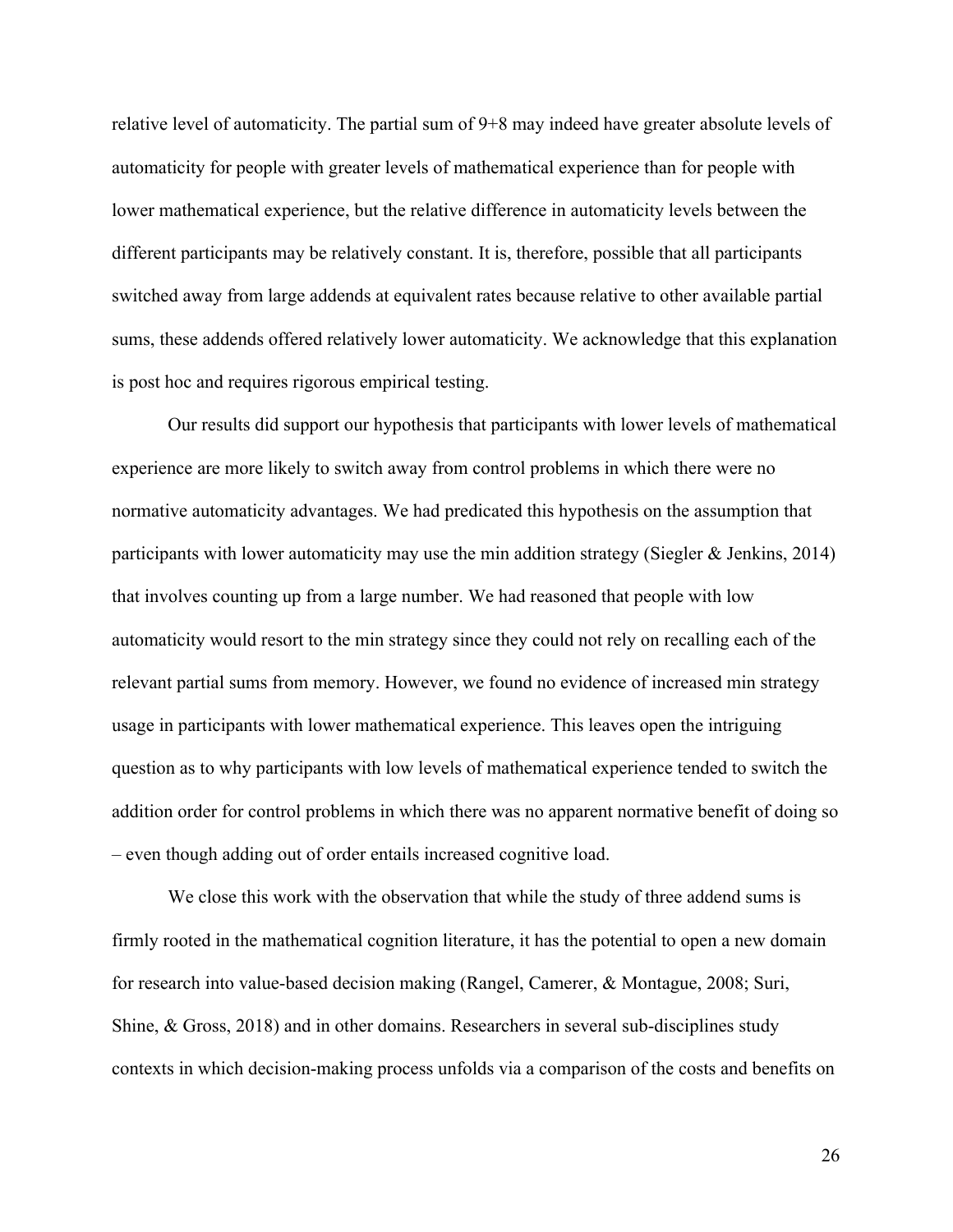offer. All else being equal, people seek to embrace options with higher benefits and avoid options with higher costs. In the context of three-addend sums the benefit of efficient summing (e.g., adding a number to 10) must be compared with the cognitive cost of processing addends out of order. When and for whom do the benefits exceed the costs? Continued research addressing this question has the potential to generatively inform multiple literatures in psychology.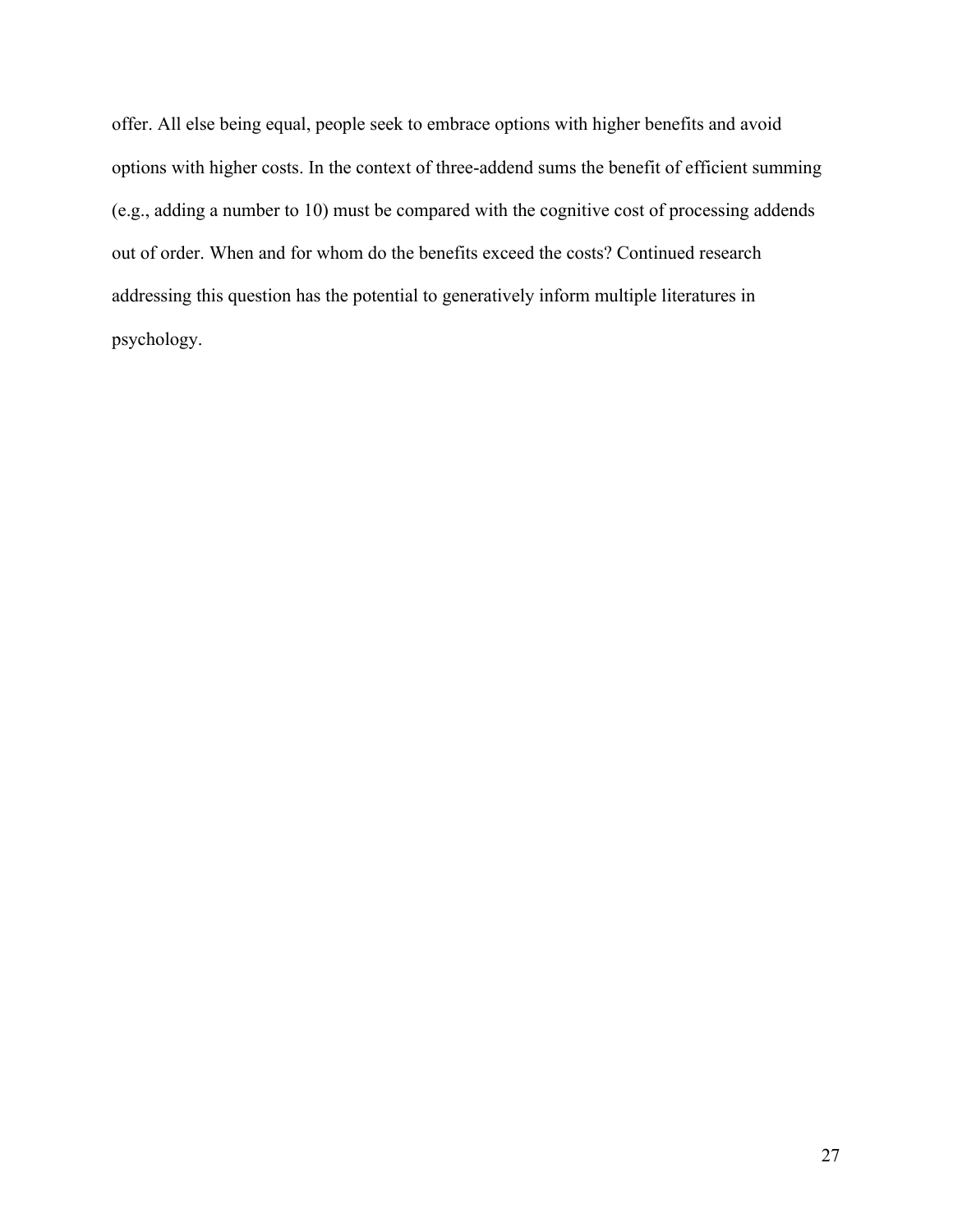## **References**

- Ballé, M. (2002). La loi du moindre effort mental [The law of less mental effort]. Sciences Humaines, 128, 36-39.
- Bjorklund, D., Hubertz, M., & Reubens, A. (2004). Young children's arithmetic strategies in social context: How parents contribute to children's strategy development while playing games. *International Journal of Behavioral Development, 28*, 347-357.
- Bottge, B. A. (2001). Reconceptualizing mathematics problem solving for low-achieving students. *Remedial and Special Education*, *22*(2), 102-112.
- Campbell, J. I. (Ed.). (2005). *Handbook of mathematical cognition*. New York: Psychology Press.
- Carnine, D. (1997). Instructional design in mathematics for students with learning disabilities. *Journal of Learning Disabilities*, *30*(2), 130-141.
- Fuchs, L. S., Fuchs, D., Stuebing, K., Fletcher, J. M., Hamlett, C. L., & Lambert, W. (2008). Problem solving and computational skill: Are they shared or distinct aspects of mathematical cognition? *Journal of Educational Psychology*, *100*, 30-47.
- Geary, D. C. (2011). Cognitive predictors of achievement growth in mathematics: a 5-year longitudinal study. *Developmental Psychology, 47*, 1539-1552.
- Geary, D. C., & Hoard, M. K. (2005). Learning disabilities in arithmetic and mathematics: Theoretical and empirical perspectives. In J. I. D. Campbell (Ed.), *Handbook of mathematical cognition* (pp. 253 – 267). New York: Psychology Press.
- Geary, D. C., & Wiley, J. G. (1991). Cognitive addition: Strategy choice and speed-ofprocessing differences in young and elderly adults. *Psychology and Aging, 6*, 474-483.
- Geary, D. C., Hoard, M. K., Byrd-Craven, J., & DeSoto, M. C. (2004). Strategy choices in simple and complex addition: Contributions of working memory and counting knowledge for children with mathematical disability. *Journal of Experimental Child Psychology, 88*, 121-151.
- Gilmore, C., Göbel, S. M., & Inglis, M. (2018). *An introduction to mathematical cognition*. Routledge.
- Goldman, S. R., & Hasselbring, T. S. (1997). Achieving meaningful mathematics literacy for students with learning disabilities. *Journal of Learning Disabilities*, *30*, 198-208.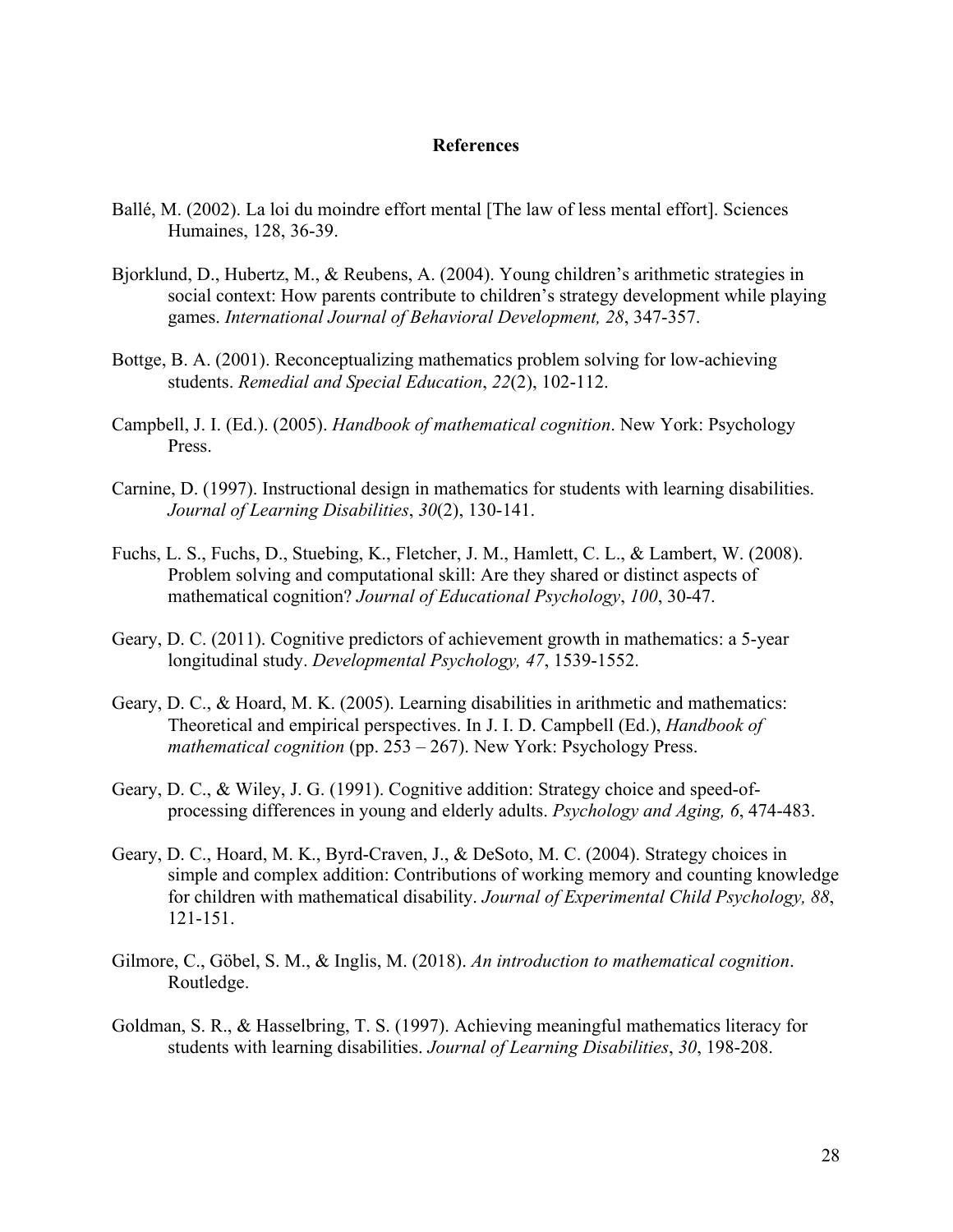- Groen, G. J., & Parkman, J. M. (1972). A chronometric analysis of simple addition. *Psychological Review*, *79*, 329-343.
- Hull, C. L. (1943). *Principles of Behavior* (Vol. 422). New York: Appleton-century-crofts.
- Ivarie, J. J. (1986). Effects of proficiency rates on later performance of a recall and writing behavior. *Remedial and Special Education*, *7*, 25-30.
- Kirk, E. P., & Ashcraft, M. H. (2001). Telling stories: The perils and promise of using verbal reports to study math strategies. *Journal of Experimental Psychology: Learning, Memory, and Cognition, 27*, 157-175.
- Kool, W., McGuire, J. T., Rosen, Z. B., & Botvinick, M. M. (2010). Decision making and the avoidance of cognitive demand. *Journal of Experimental Psychology: General*, *139*, 665- 682.
- LeFevre, J. A., Sadesky, G. S., & Bisanz, J. (1996). Selection of procedures in mental addition: Reassessing the problem size effect in adults. *Journal of Experimental Psychology: Learning, Memory, and Cognition, 22*, 216-230.
- Lemaire, P., & Arnaud, L. (2008). Young and older adults' strategies in complex arithmetic. *The American Journal of Psychology, 121*, 1-16.
- Lemaire, P., & Brun, F. (2018). Age-related changes in children's strategies for solving two-digit addition problems. *Journal of Numerical Cognition. 3*, 582–597
- Lemaire, P., & Lecacheur, M. (2001). Older and younger adults' strategy use and execution in currency conversion tasks: Insights from French franc to euro and euro to French franc conversions. *Journal of Experimental Psychology: Applied, 7*, 195-206.
- Lemaire, P., Arnaud, L., & Lecacheur, M. (2004). Adults' age-related differences in adaptivity of strategy choices: evidence from computational estimation. *Psychology and Aging, 19*, 467-481.
- Metcalfe, A. W., & Campbell, J. I. (2011). Adults' strategies for simple addition and multiplication: Verbal self-reports and the operand recognition paradigm. *Journal of Experimental Psychology: Learning, Memory, and Cognition, 37*, 661-672.
- Miller, A. D., & Heward, W. L. (1992). Do your students really know their math facts? Using daily time trials to build fluency. *Intervention in School and Clinic*, *28*, 98-104.
- Miller, S. P., & Hudson, P. J. (2007). Using evidence-based practices to build mathematics competence related to conceptual, procedural, and declarative knowledge. *Learning Disabilities Research & Practice*, *22*, 47-57.